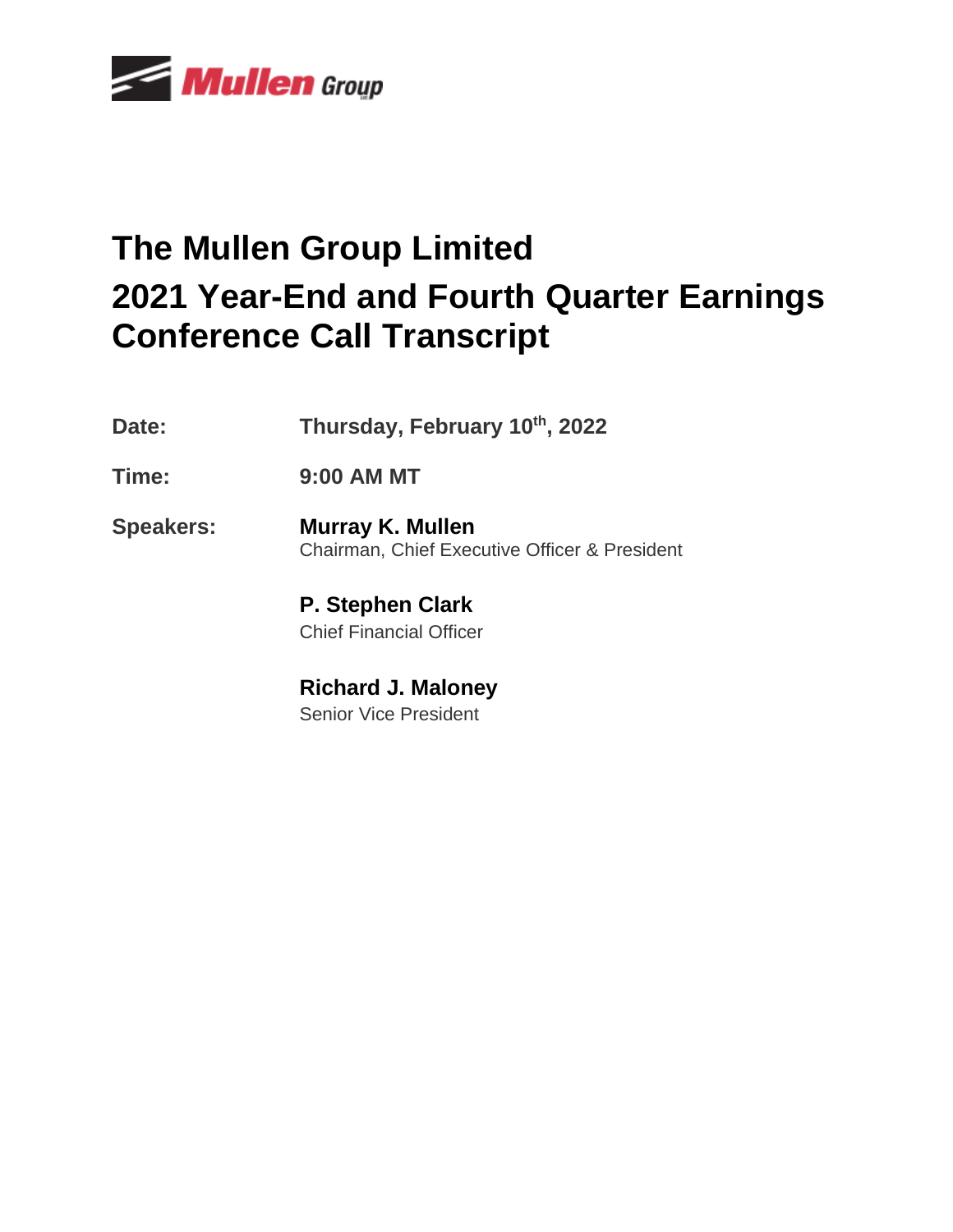

## **OPERATOR:**

Welcome to the Mullen Group Limited 2021 Year-End and Fourth Quarter Earnings Conference Call and Webcast.

As a reminder, all participants are in listen-only mode and the conference is being recorded.

I would now like to turn the conference over to Mr. Murray K. Mullen, Chairman, CEO, and President of the Mullen Group Limited. Please go ahead, sir.

## **MURRAY K. MULLEN:**

Thank you. Welcome all to Mullen Group's quarterly conference call. On today's call, we'll provide shareholders and interested investors with an overview of the fourth quarter financial results. We'll discuss the main drivers impacting our operating performance, and we'll close with a Q&A session.

Before I commence today's call, I'll remind everyone that the presentation may contain forwardlooking statements, which are based on current expectations and are subject to a number of risks and uncertainties, and as such, actual results may differ materially. Further information identifying the risks, uncertainties, and assumptions can be found in the disclosure documents which are filed on SEDAR and at www.mullen-group.com.

With me this morning is the Executive team. I have Stephen Clark, who is our CFO; Richard Maloney, Senior VP; Joanna Scott, Corporate Secretary and VP of Corporate Services; and I have Carson Urlacher, who's our Corporate Controller.

The first thing we'll start with is a review of the Q4 financial results and operating performance. What I'm going to do is give you a bit of a high level overview of it, and then Stephen will get into the details, a little more granular.

With the release of the '21 annual financial review and today's call, we'll officially put '21 in the history books. As I said, today what we're going to do is focus on the fourth quarter. We'll provide insight and commentary on our results. A complete and full disclosure of the fourth quarter and full-year results can be found in the Annual Financial Review, which has been prepared, reviewed and approved by the auditors and the Audit Committee. This document can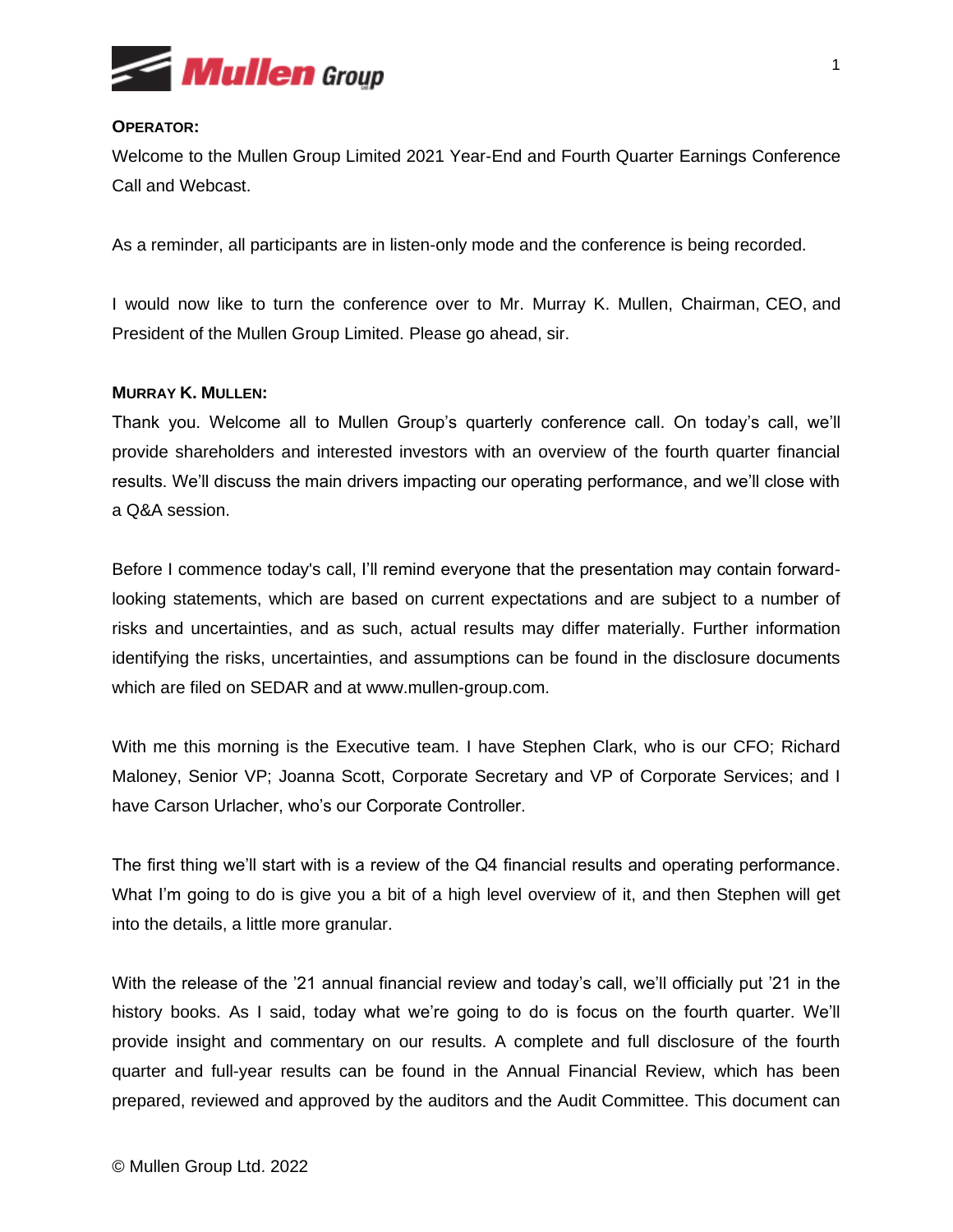

be found on SEDAR and on our website, www.mullen-group.com. A huge thank you to the entire team that worked just tirelessly to prepare this detailed documents, so thanks, team.

Clearly, the number one highlight that anyone can glean out of the quarter has to be the 48% increase in revenues, and you'll recall that we completed a number of acquisitions earlier in the year, six to be exact. We had the full benefit of these acquisitions during the quarter, \$136 million of incremental revenues come from acquisition. Stephen will talk more about the numbers in a minute, so let me share with you a few comments about what these acquisitions actually mean to our Company.

First off, each of the companies we acquired last year will drive annual revenues of—I think, collectively, they'll drive annual revenues of around \$500 million. I'm always proud when we're able to acquire good companies into our network, but bringing six on board in a year is pretty amazing, and let me tell you that these are all great companies. We got immediate access to new customers, new markets, excellent Leadership teams, and a quality workforce. This is at a time when people are the most difficult obstacle to any organization's potential growth, so am I happy? You know it.

Those business units we have owned for over a year; let me talk a little bit about them. Let's call them our legacy BUs, business units. They generated just over \$305 million in revenues, and I just spoke about how the challenge is to grow your business due to the current state of the labour market. This shows up in our year-over-year revenue numbers, which are up only \$8 million, after accounting for a drop of nearly \$14 million at our Premay Pipeline Group, and I'll talk a little bit more about that later.

Certain market segments such as LTL had some growth, but overall there wasn't much growth in the economy, which if you think about it, makes perfect sense because, how can you grow an economy if there's not a lot of people available and with all the supply chain issues we had? Let me be clear, what I'm saying is that this doesn't mean that the economy was bad, that's not what I'm saying. What I'm reiterating is that the economic growth is difficult to achieve given the current labour markets and supply chain challenges. Because what we did witness was that the overall consumer spend was still pretty robust, providing solid freight demand for our LTL, Logistics, and Warehousing, and our newest segment, our U.S. and International Logistics.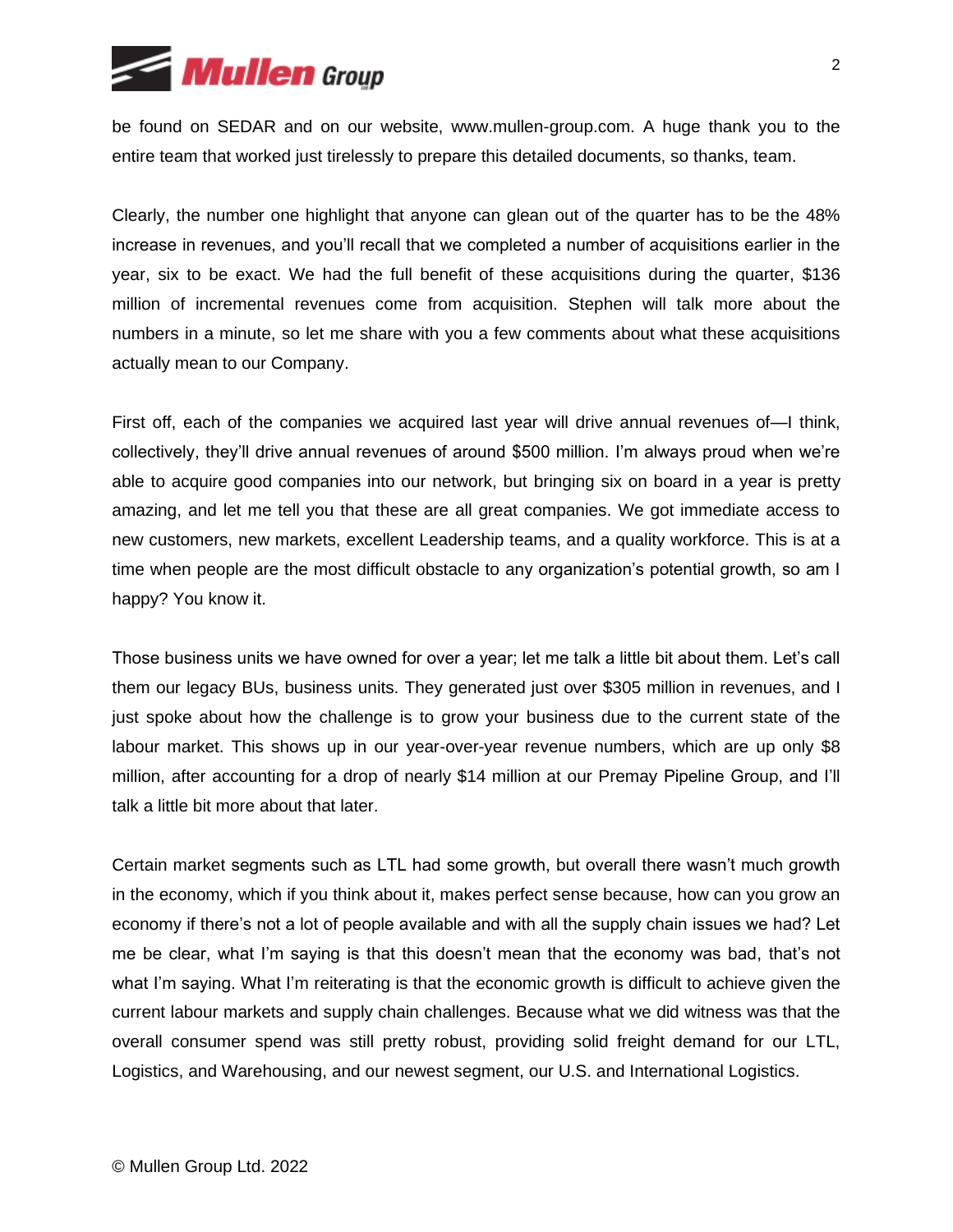

I think the big change that we started to see in March of last quarter was in the capital investment part of the economy, especially the energy industry, as commodity prices have reloaded the balance sheets of these companies. If this trend continues, and I believe it will, then we are in for some solid long-haul flat deck freight demand and we'll see some improvement in everything to do with the energy business in our Drilling Services side.

Productivity and demand for Pipeline Services delayed us; there was a lot of—you heard us last quarter, lots of delays, delays after delays and the Pipeline business got hurt. It is noteworthy that I should reiterate that in 2022, the Pipeline business will most likely be about the same as what it is now. We've got to finish those big projects. But they really started in earnest in 2020, so 2020 was just really robust for our Pipeline side, and thankfully it is because that is the impetus to fuel for the Drilling Services, the Drilling side, and all of our other ancillary services that we provide. In our business model, when one area falters, another steps up. That's what we have in our diversified business model strategy.

Stephen will be providing additional details by segment shortly, but before he starts his presentation, I'll comment on the newest battle for businesses that is the inflation trend. No denying that it exists; the challenge that everyone has is trying to stay ahead of the curve on this emerging issue. Our business units have raised pricing, which is why if you look at our margins, adjusted for our U.S. and International Logistics segment, which is a non-asset-based 3PL, if we back them out, then you'll see that our business was pretty much in line with last year, which, I think is pretty commendable considering the loss of the high-margin business we had in Premay Pipelines. From my perspective, I'm very pleased.

Now, however, as I've reiterated to all of our business unit leaders, this inflation issue's not going away and they must raise prices, and I've had to be pretty firm on this. I don't want to have any debate on this with me.

Overall, a very solid quarter, which is precisely what I indicated on our last quarterly call where I called for revenues to be strong and operating profits to track close to the Q3 result, so we were pretty spot-on with that.

Stephen, I think what I'm going to do is call upon you now to provide some additional details on the fourth quarter financial results.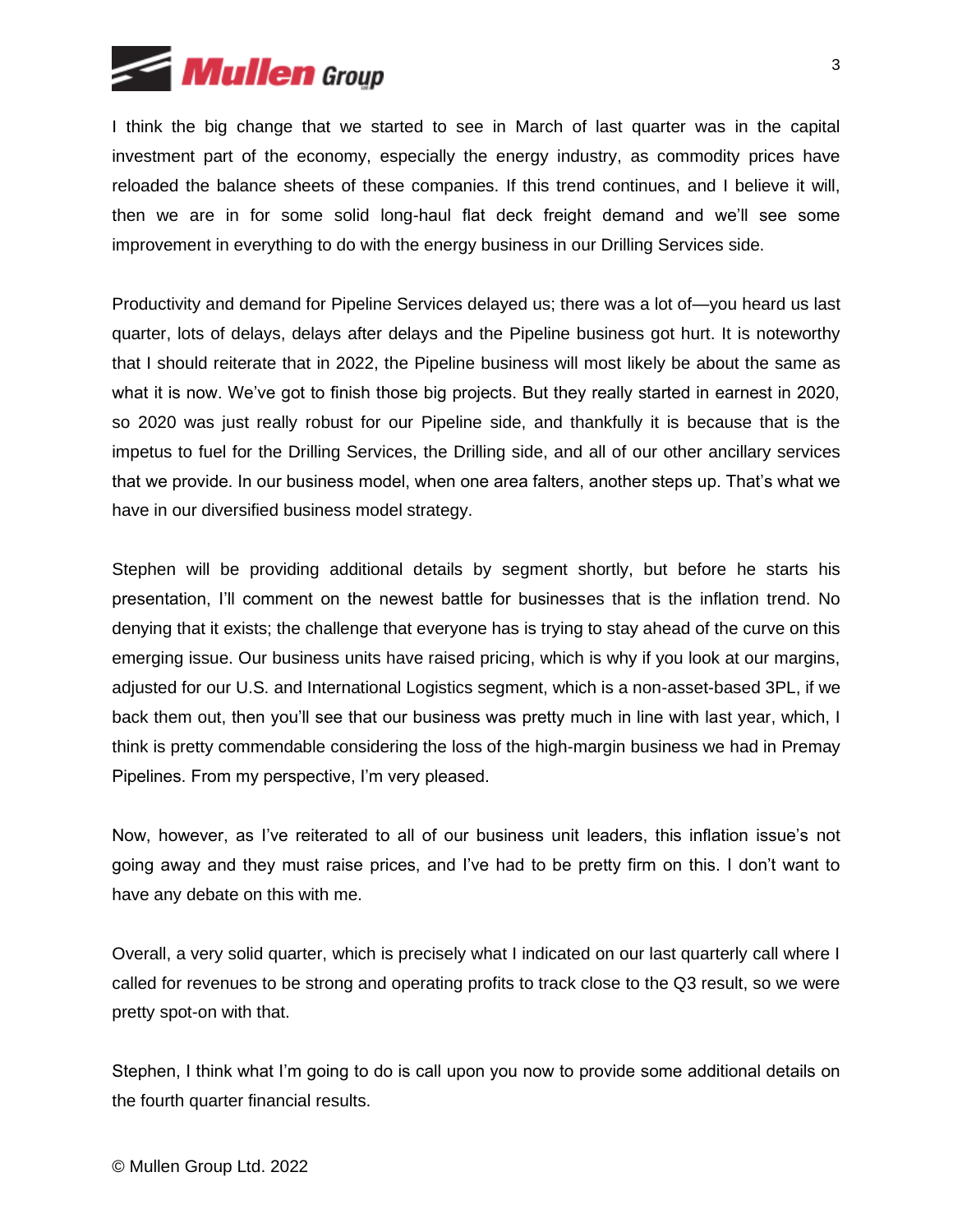

With all the details, here's Stephen.

# **P. STEPHEN CLARK:**

Well, thank you, Murray, and good morning, fellow shareholders.

Firstly, like Murray, I would like to thank the over 7,000 people that made these results possible, and a special shout-out to all the people that joined our team this past year via acquisition. I trust your first experiences under the Mullen banner have been rewarding. Again, thank you.

I'll get a little bit more granular; however, our 146-page Annual Financial Review contains the details that fully explain our performance. As such, I will only provide some high-level commentary on the quarter.

For the quarter, we generated record fourth quarter results with revenue of \$441.9 million. Again, this is a record revenue that far exceeded any previous Q4 by over \$100 million, and it was achieved through acquisitions and by modest, I'll call it same-store sales growth, within our LTL and Logistics and Warehousing segments. But this was somewhat offset by the decline in the Specialized and Industrial Services segment.

Year-over-year, revenue was up \$144.2 million. In total, acquisitions contributed \$136.1 million of new incremental revenue to the quarter. The remaining \$8.1 million of growth was due to the net effect of about \$7.8 million, or about 0.9% of growth, once adjusted for fuel surcharge fluctuations within the LTL segment; \$8.7 million, or growth of about 5.9%, once adjusted for fuel surcharge fluctuations within the Logistics and Warehousing segment; and then \$4.5 million of growth within our Drilling-related businesses, within the Specialized and Industrial Services segment, being offset by lower revenue from our Construction divisions, mainly Premay Pipeline which was down \$14.3 million, and Smook, which was down by \$3.3 million. That resulted in net segment decline for the Specialized and Industrial Services segment up \$6.7 million. Of course, this is excluding acquisitions.

Revenue also rose because of higher fuel surcharge. Consolidated fuel surcharge revenue increased by \$20.9 million to \$37 million in total, as compared to \$16.1 million in 2020, with acquisitions contributing about \$10 million of incremental fuel surcharge revenue, and the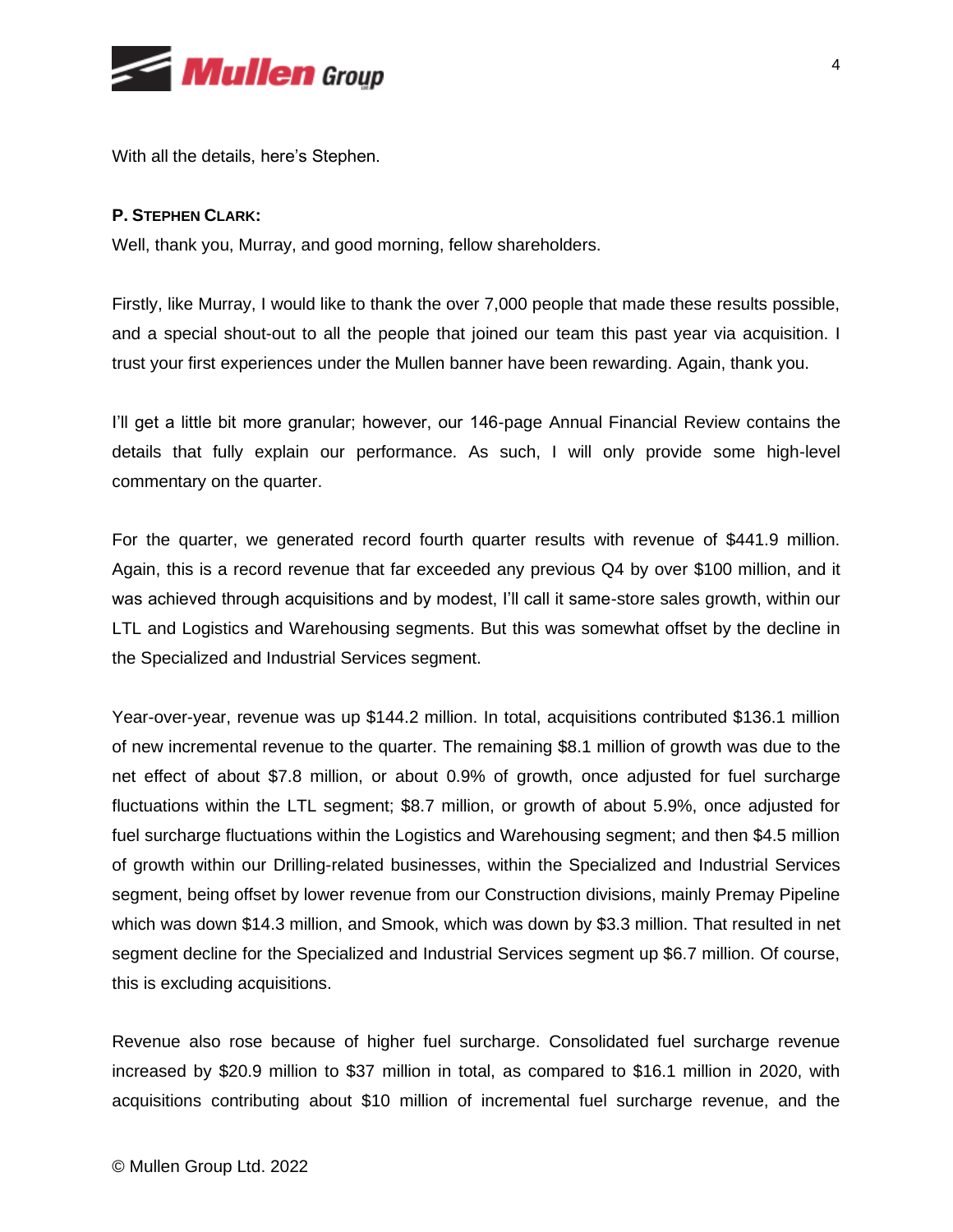

remaining \$10.9 million of increased fuel surcharge revenue being attributable to higher diesel fuel prices in our legacy businesses. I'll remind everyone, this flow-through of higher diesel prices is actually detrimental to margin, and I'll get into that a little bit more detailed later on.

A bit more granular on segment revenue; the LTL segment revenue grew by \$52.5 million to \$168.8 million as compared to \$116.3 million in 2020. Acquisitions accounted for \$44.7 million or 85% of the rise in revenue. The remain increase of \$7.8 million was due to increases at all business units, due to the rebound in the economy and fuel surcharge revenue increases. On a same-store basis, again, adjusted for acquisitions and fuel surcharge fluctuations, this segment experienced a 0.9% or nearly 1% increase. As COVID, again, specifically the Omicron variant, slowed the economy in December and we had challenges in November with flooding in the Lower Mainland.

Revenue in the Logistics and Warehousing segment rose by \$35 million to \$131.8 million as compared to \$96.8 million in 2020, due to the \$26.3 million of revenue due to acquisitions, as well as the \$3.2 million increase in fuel surcharge revenue. Again, on a same-store sales basis, adjusted for acquisitions and fuel surcharge fluctuations, we were up by 5.9% during the quarter.

Specialized and Industrial Services segment declined by \$2.8 million to \$82 million as compared to \$84.8 million in 2020, primarily, again, to lower revenue at Premay Pipeline Hauling; that was down \$14.3 million, and Smook, again, was down. It was partially offset by a return to strength in the Drilling-related BUs, and the acquisition of Babine in the spring of 2021. Again, more discrete numbers can be found on Page 61 of the MD&A for the breakdown by category in the S&I segment here.

As for profitability, operating income before depreciation and amortization, commonly referred to as EBITDA, increased by \$13.6 million to \$65.8 million. This, however, is somewhat a misleading indicator, as our results included \$5.2 million of CEWS, or government wage subsidies in 2021 in the fourth quarter, as compared to \$5.3 million of CEWS in 2020. We measure the success of our strategic goals by measuring the underlying business performance without CEWS. We included, within our MD&A, a non-GAAP measure we call Adjusted EBITDA. This definition and reconciliation for two EBITDA, or OIBDA, can be found on Page 93, but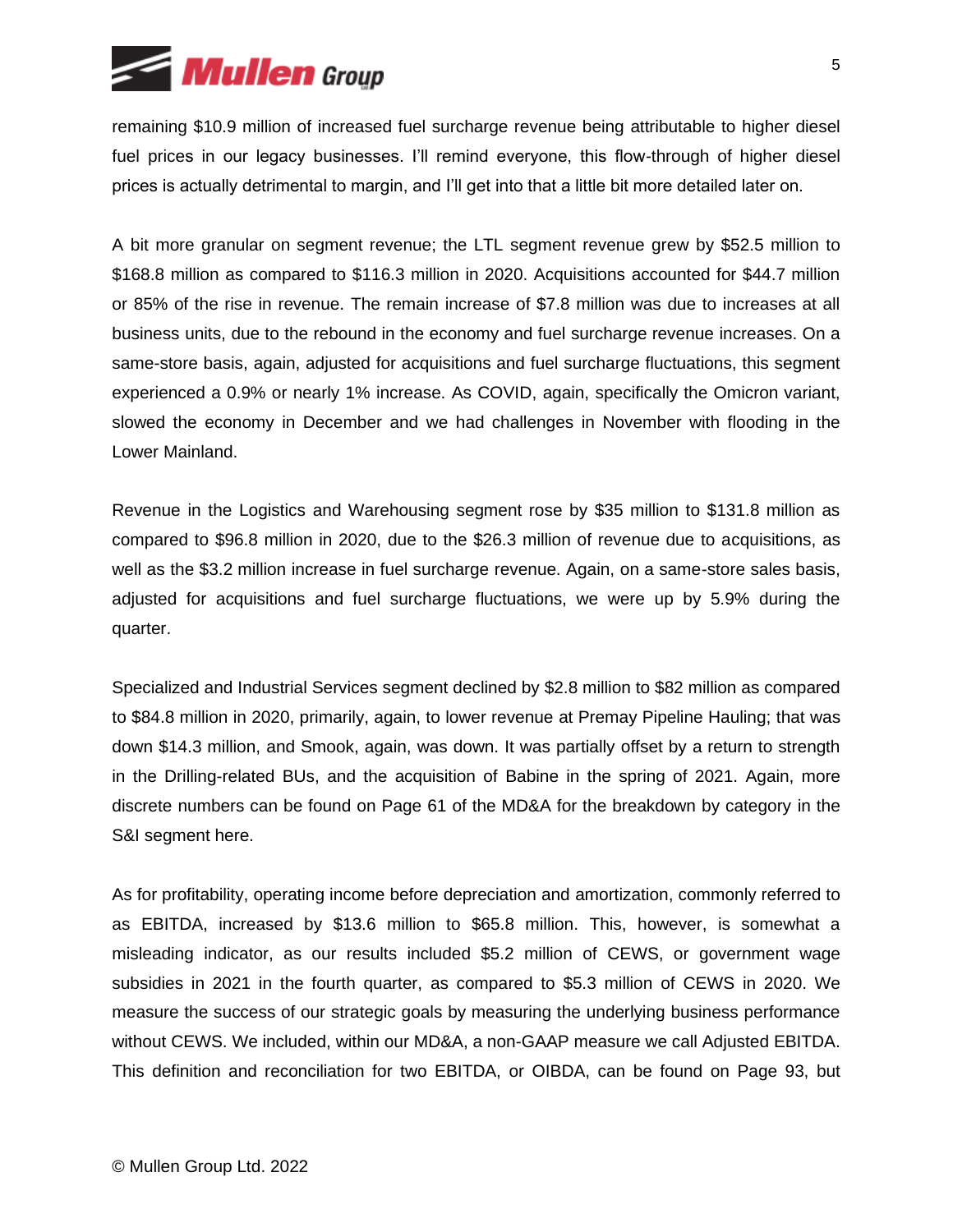

essentially, we adjusted OIBDA for CEWS. The underlying OIBDA number, adjusted for CEWS, was \$60.6 million in the current quarter, as compared to \$46.9 million in 2020.

How did we achieve growth of Adjusted EBITDA by nearly 30%? From a high level, it was the \$13.9 million of new incremental OIBDA from our numerous acquisitions, being partially offset by lower profitability at Premay Pipeline and Smook. More specifically, on a segment level, LTL, the adjusted OIBDA increased by \$8 million to \$25.7 million as compared to \$17.7 million in 2020. This increase, again, was really due to acquisitions, which accounted for the majority of the increase of \$7 million, being somewhat offset by higher costs due to inflation. As a percentage of revenue, adjusted operating margin, though, remained stable at 15.2% in the fourth quarter of 2021, and in the fourth quarter of 2020.

Adjusted OIBDA in the Logistics and Warehousing segment increased by \$4.4 million to \$23.3 million as compared to \$18.9 million in 2020, the majority, again, of the rise of EBITDA or OIBDA was due to our recent acquisitions, as they added \$4.7 million of incremental OIBDA, being, again, offset primarily by inflation, but you would see that manifesting in fuel and purchase transportation costs. Because of inflation, Adjusted OIBDA margin decreased to 17.7% compared to 19.5% in 2020; again, 17.7% being a pretty respectable margin for a trucking Company though.

In the Specialized and Industrial Services segment, Adjusted OIBDA decreased by \$2.3 million to \$12.3 million as compared to \$14.6 million, largely due to the \$5.1 million decline in OIBDA generated by Premay Pipeline. Adjusted operating margin decreased by 2.2% to 15%, as compared to 17.2%; again, this is without CEWS, so this is just comparing apples to apples. It declined, again, due to that change in revenue mix, essentially the reduction of Premay Pipeline and Smook's revenue. But more specifically, the \$2.3 million year-over-year decrease in Adjusted OIBDA in the Specialized and Industrial Services segment could be attributed to a \$3.5 million decrease relating to the business units providing specialized services, including Premay and Smook, a \$0.3 million or \$300,000 decrease in those business units involved in the transportation of fluids and servicing in wells, but a \$1.5 million increase in the business units tied to the Drilling-related activity.

Looking at Adjusted OIBDA as a percentage of revenue, or adjusted operating margin as we find it within our document, it's down to 13.7% as compared to 15.8% in 2020. Again, this is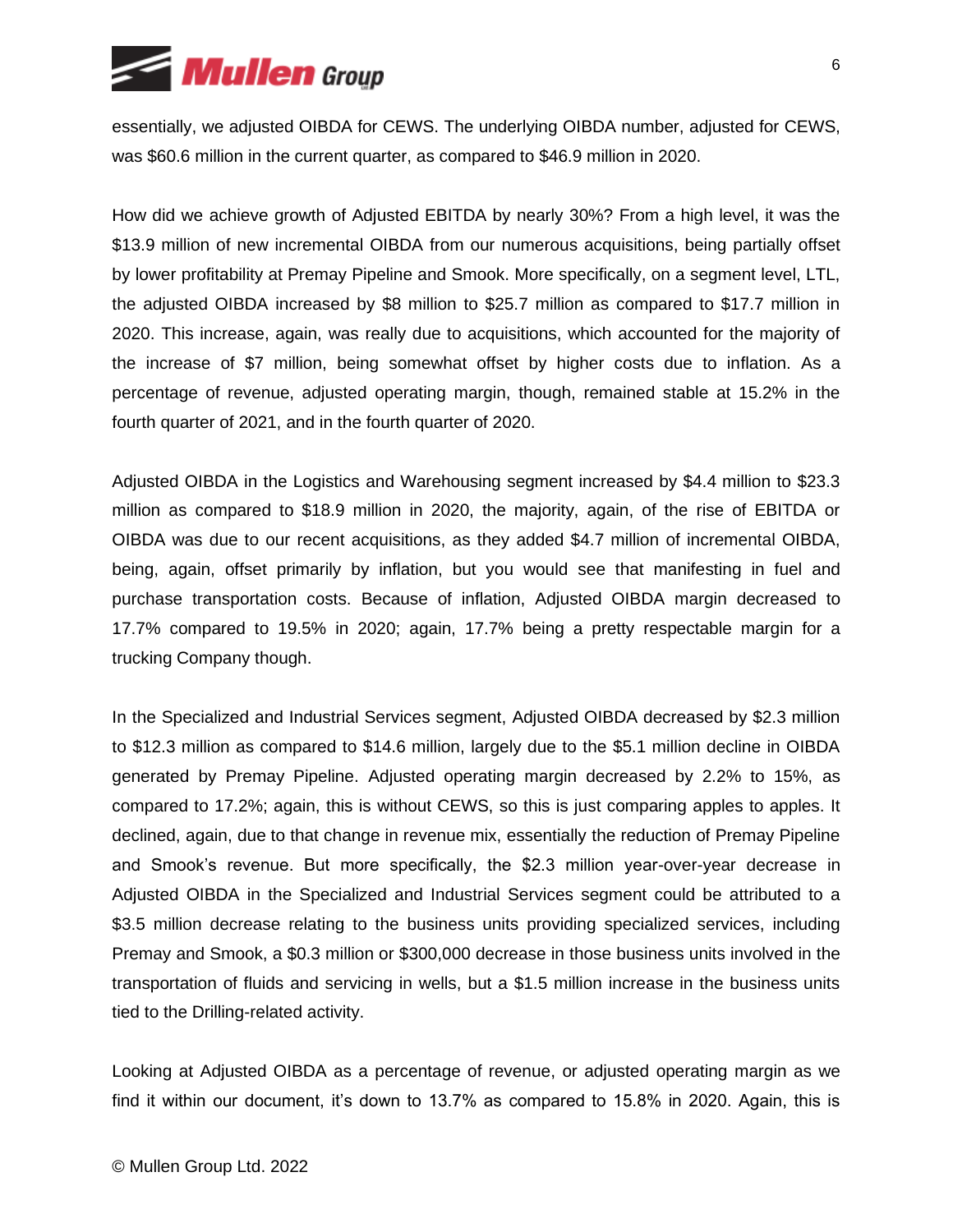

adjusted without CEWS, so trying to compare apples-to-apples. That appears to be alarmingly low, but we are comfortable with these results given that \$61.2 million of our revenue was generated by our new U.S. and International Logistics segment. That achieved a 3.3% operating margin. But, without this segment's lower operating margin, consolidated adjusted operating margin, again without CEWS, would have been, and without the U.S. and International Logistics segment, would've been 15.4%, as compared to 15.8% in 2020. So, just a small decline in margin.

I would remind the listeners that our U.S. and International Logistics segment generated \$4.9 million of OIBDA in the first six months of operations under our banner. That's not a bad return on a \$49.6 million investment. In fact, it's about a 20% annualized return, and we expect margin to improve over time. We have some work to do there, but that will improve over time. In other words, this segment has low margin and is pulling our average down, but terrific returns on capital. Again, without our U.S. segment, our adjusted operating margin was a healthy 15.4%, down just a little bit from the 15.8%.

The other impacts on that margin, though, was the detrimental effect of the operating margins associated with the \$20.9 million increase in fuel surcharge that I mentioned earlier. That resulted in a corresponding increase in fuel expense, and that fuel surcharge now represented 8.4% of revenue that generates little or no margin as it is a flow-through to compensate us for rising diesel fuel prices. Taking Adjusted EBITDA and dividing it by revenue, excluding fuel surcharge revenue, and the U.S. and International Logistics segment, margin was 17%. Take those two anomalies out, 17% is actually pretty good on a historic basis. This reinforces the underlying strength of our Canadian business.

Further, the \$14.3 million reduction at Premay Pipeline revenue that resulted in a \$5.1 million decrease in Adjusted EBITDA, you can clearly see that the margins there pulled us up in the past. But essentially, this change in revenue mix had a large negative drag on our operating margin. I know this sounds like a lot of "yes, buts", but these factors really explain the degradation in margin. It's not as bad as it appears; in fact, I would tell you that it's on par, in fact, without fuel surcharge, even better. Some of these factors that I've mentioned that helped bring the margin down were offset by productivity improvements, and the tireless effort by all of us to maintain or improve our margin in an inflationary cost environment.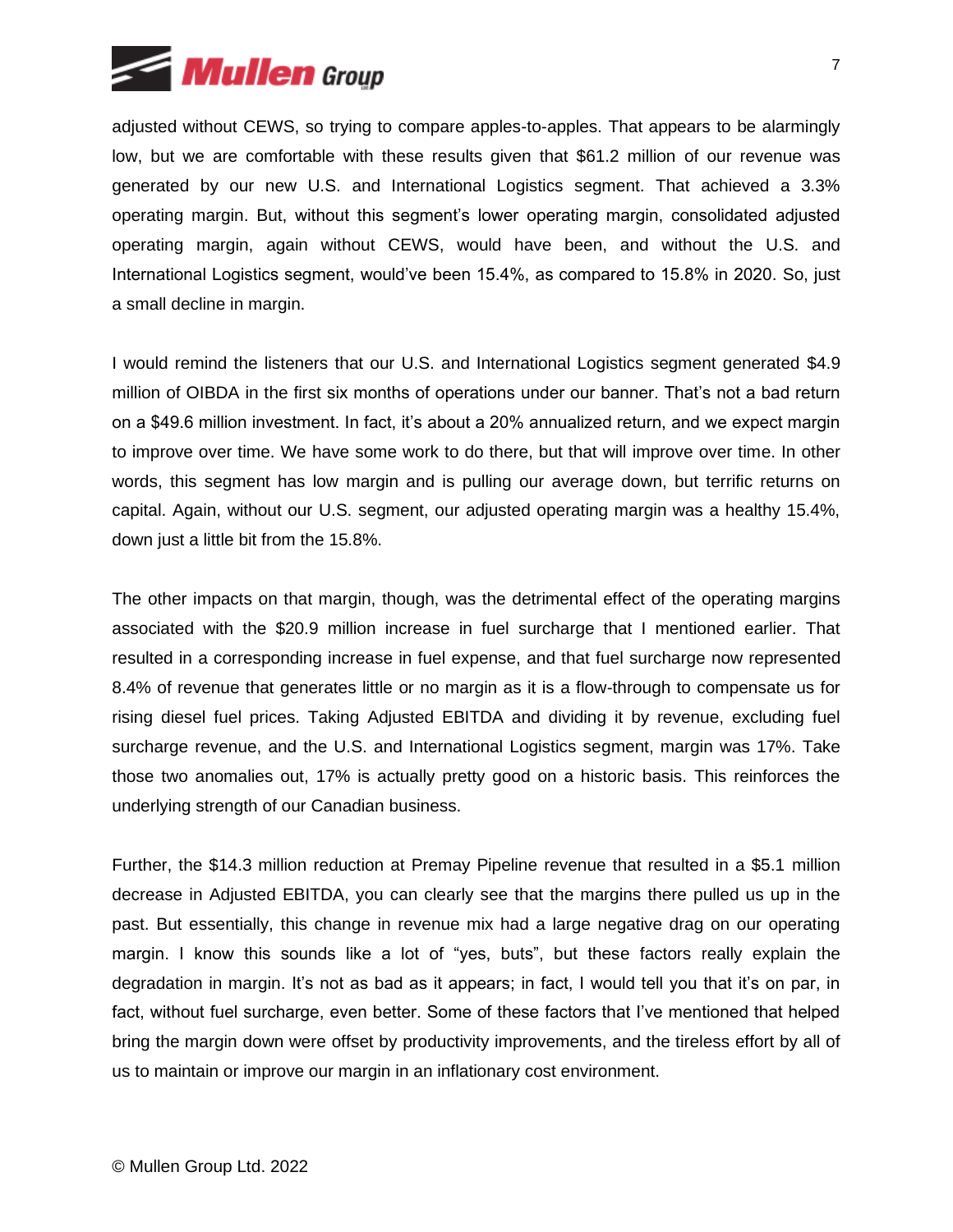

If you make it to Page 146 of our document without falling asleep, you will see our geographic disclosure information. That essentially carves out our Canadian operations from our new U.S. operations, and you will see that our Canadian operations, again, you'll see that discretely in the document where we achieved that 17% margin. Hopefully that's a good understanding on why margin is down a little bit.

Now, looking at some other notable items, net cash from operating activities for the period was up \$13.3 million, to \$65.8 million. Our borrowing on our credit facilities, though, did increase by \$3.8 million to \$89 million, despite that great cash generation. But I would remind you all that we acquired Direct IT for \$9.2 million and we purchased another great facility in Edmonton for our newly acquired APPS acquisition for \$8.5 million. Essentially, we would've been very cash positive and repaying that line of credit if we didn't make these long-term investments on our line of credit. We acquired another great company, another great facility, and really would've been cash positive without that. The bottom line is we generate a lot of free cash.

Lastly, our basic earnings per share was up to \$0.21 as compared to \$0.10 in Q4 of last year, in part because of the reduced share count as we bought back 3.5 million shares in the last 12 months. But also, we finalized our purchase equation during the fourth quarter, and you would've seen a change in the amortization. We reduced the amortization; we overbooked it in the third quarter, but once we did the analysis and finalized those purchase equations, we had trued up our adjusted fourth quarter down a little bit. A little bit of an anomaly there when it comes to amortization, but nonetheless a healthy pace, where we continue to increase our earnings per share on a continuing basis, fourth quarter included.

Lastly, a quick word on ESG, which I've been summarizing quickly for everybody on the calls here lately; I'd like to maybe just address our carbon intensity. We've made these acquisitions, APPS being one of them, an intermodal player. We have intermodal freight moving at Kleyson and others, and Tri Point. This has really resulted in our carbon intensity being down about 20 grams per dollar of revenue, from about 23 grams per dollar of revenue in 2020. Again, we are managing everything well, profitability, and keeping an eye on ESG and reducing our carbon footprint, our carbon intensity yet again in 2021.

With that, Murray, I'll pass the conference back to you. Thank you.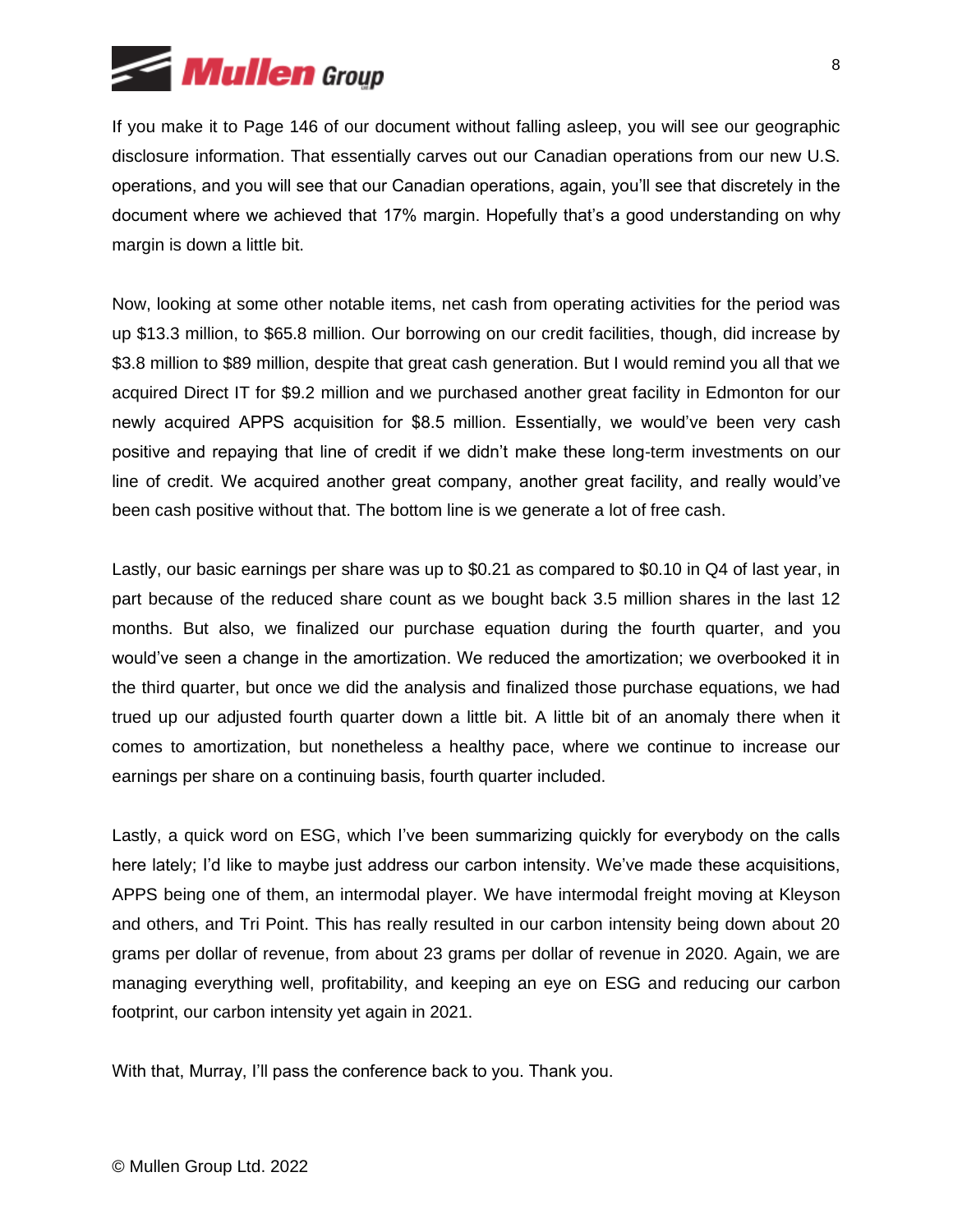

Well, this is where Murray usually gives us a nice summary of the quarter and opens up for Q&A. It appears we've perhaps lost him off the call here. Here is he back.

**MURRAY K. MULLEN:** I was on mute.

## **P. STEPHEN CLARK:**

Here he is, back.

#### **MURRAY K. MULLEN:**

I was on mute, sorry folks. Thank you, Steph, for that.

As I summarize this, there's a lot of granular information that Stephen gave us there, but if you look at 2020, 2020 was a year in which we were able—COVID first hit, and we slashed expenses, we didn't know what was happening, nobody knew it. This is across nearly every business, and specifically to ours. We did that, and then we were very fortunate to have this really quality company called Premay Pipelines and they just did a fantastic job in 2020.

In '21, everything changed. We brought people back, but not only brought people back, you started to see this inflationary spiral really take hold. What we took away in 2020, it came back with a vengeance in '21. I think that ends up being, I think, the biggest step change if you will, between '20 and '21. Then of course, on the corporate side, we did a number of acquisitions. I think that's really the two big themes that somebody can take away from the change, on a yearover-year basis.

Now, if I take a look at the outlook, there's really not much I can add. I've got a lot of people, a lot of questions queued up here, so I'm going to be short on the outlook. There's not much more that I can add that's not contained in the press release and the Annual Financial Report, or truthfully, in our December press announcement, which referenced our '22 business plan, which, by the way, included an increase in the dividend.

But I think what I'll just summarize the 2022 outlook as, we're going to achieve record revenues. This is going to be driven by the full-year results from the six acquisitions we completed in '21. In addition, I fully expect we're going to complete additional acquisitions during '22, which will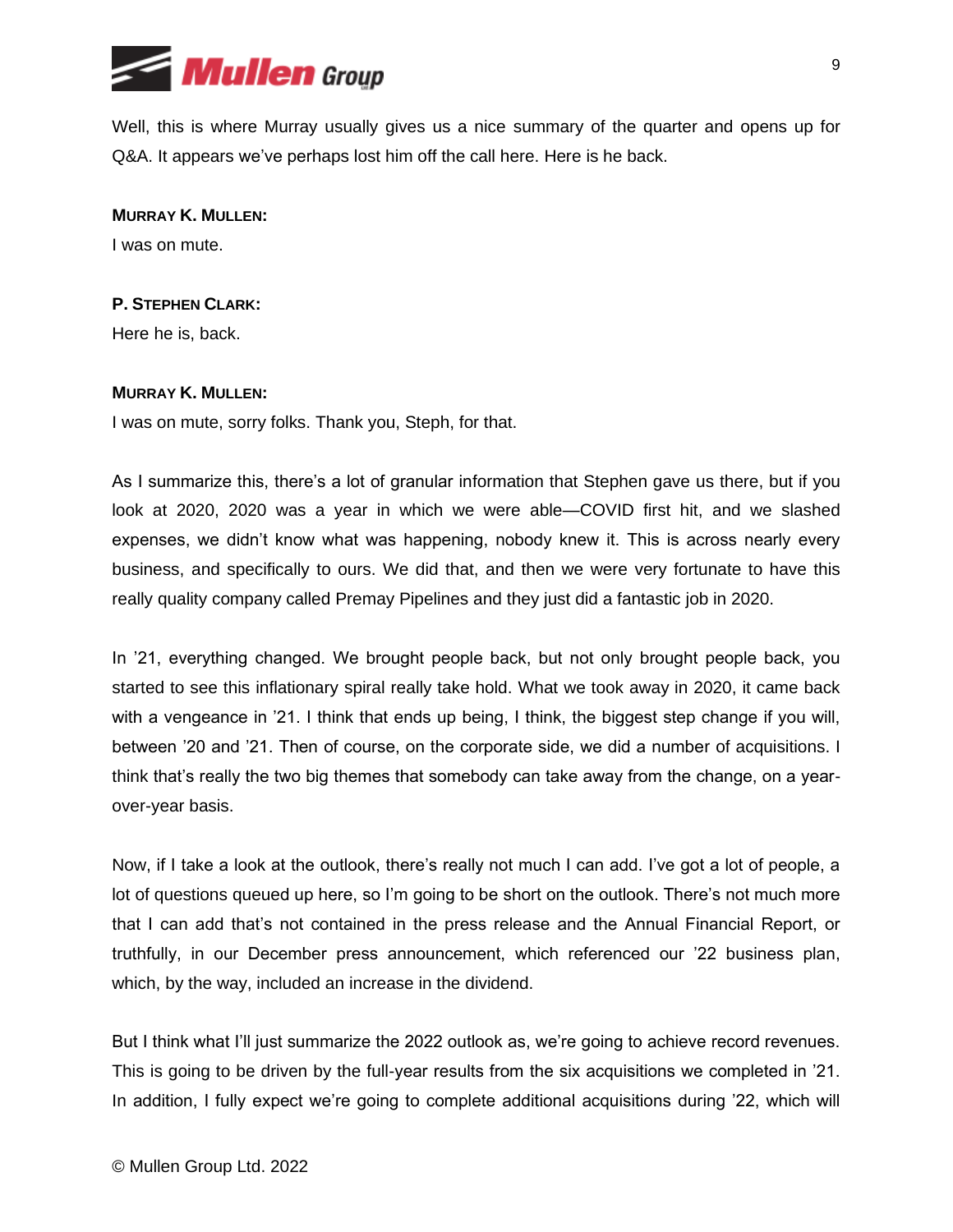

drive additional revenue growth. We're going to have record revenues in '22. We have a balance sheet that has over \$150 million of available credit. Then truthfully, when you think about the tightness in the labour market, acquiring good companies with great teams may be the best way that anybody can grow, add additional capacity, to service their existing customers.

From that perspective, we will do acquisitions so we can service our customers. But, and I reiterate with the "but", we need to see some pretty significant rate increases of customers who want service, and speaking of rate increases, I tell you, this is how we're going to grow profitability. This message has been delivered loud and clear to all of our Canadian-based companies, and I deliberately mention Canada because rates here in Canada have lagged U.S. rates by a significant amount, I'm thinking in the range of 20%, which explains why the U.S. carriers have experienced such a great run over the last couple years, strong earnings, outstanding stock prices. But in Canada, we did not see that same market adjustment.

We live in envy of our friends in the U.S., which ultimately means, this is what I expect from our business units here in Canada, as long as the fundamentals of freight command stay as they are and the labour markets remain tight, I suspect that will happen. We're going to have record revenues, and I can tell you, we're going to focus on raising prices, because that's the step change that we fundamentally see happening in the Canadian marketplace, that's going to happen throughout '22. I think whenever you look at change, what's the change, well, there it is. If I look at it from the Logistics business, it's going to be on pricing. If I look at it in the Commodity business, or the Energy space, the step change is pricing increases. That's providing the impetus for the step change there. I think exactly the same thing is going to happen in the Canadian Logistics, Transportation business. Our job is to manage that and to make sure that we drive margin improvement for our shareholders.

That's kind of what we've got for the outlook. Now, what I'd like to do now, we've got some new opportunities that we're working on. What I want to do now is call upon Richard Maloney to speak to the joint press release we have with our trusted business partner, Canadian National here that we just did on Tuesday. I know, Rich, I've asked you to kind of just give an overview of what that really means and some of our initiatives, what we're going to do on the intermodal business.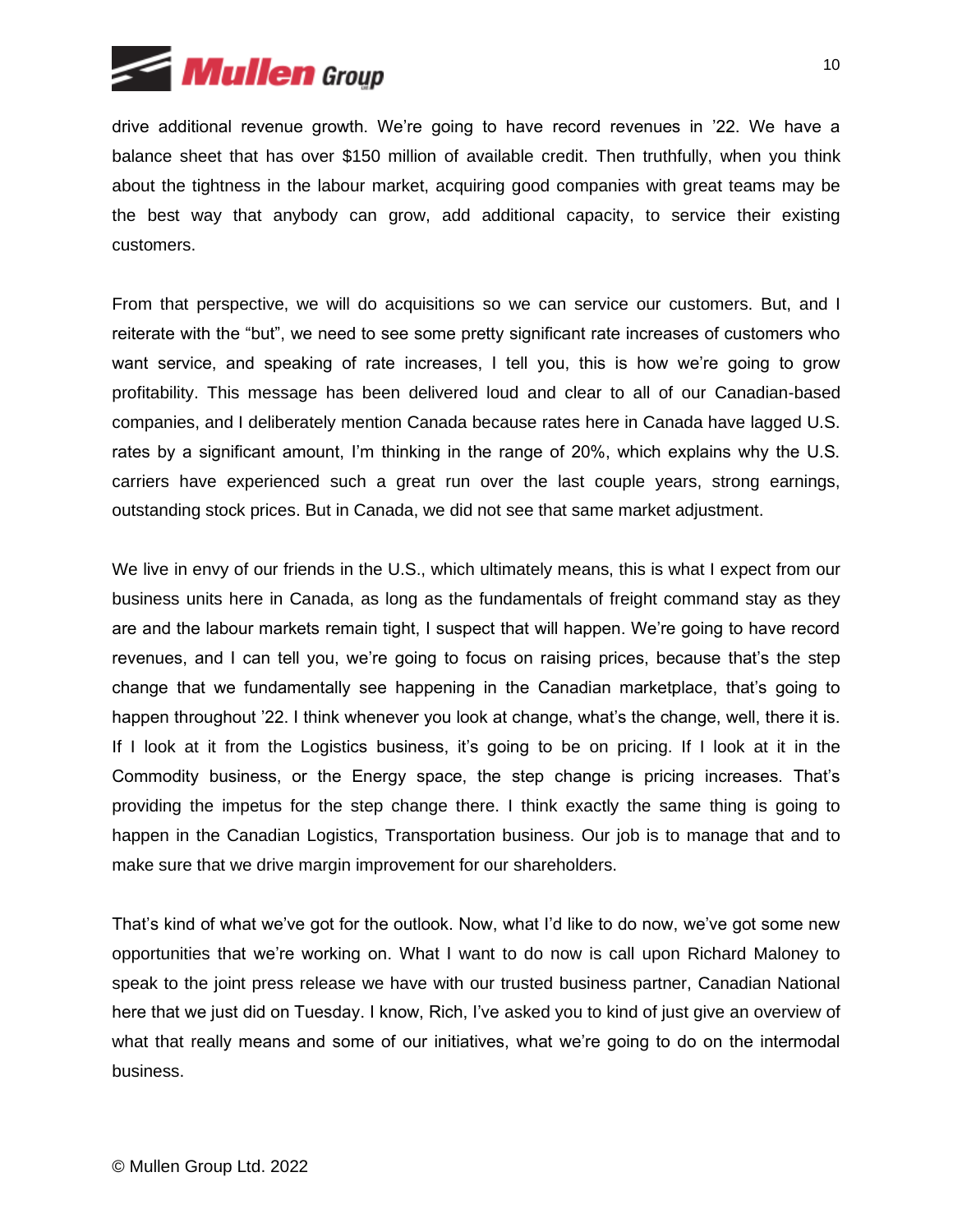

Richard Maloney, I'll turn it over to you, and then I'll finish with closing comments before we go to the Q&A session. Richard?

## **RICHARD J. MALONEY:**

Okay, thank you, Murray.

On February 8, 2022, we announced that our APPS Transport Group entered into a multi-year agreement with CN, in which the railway would continue to provide intermodal service to APPS. Why did we do this? Well, it's about messaging and communicating to our shareholders and the investment community that the strategic shift we made a number of years ago to becoming a North American logistics leader is still Mullen Group's priority.

To begin with, both Mullen Group and CN believe that this announcement was important to emphasize the strong, mutually beneficial working relationship CN and APPS Transport have developed over many, many years. It is also worth noting that a number of other Mullen Group business units have longstanding working relationships with CN as well.

In addition, this announcement demonstrates Mullen Group's continued focus on building out our intermodal capabilities. Murray calls this the long mile, which really started in 2006 when we acquired Kleyson, and was greatly enhanced with the acquisition of APPS Transport in 2021. In fact, concurrent with APPS Transport signing the intermodal agreement with CN, we approved a sizable capital request to order new intermodal containers to support this planned work. This aligns directly with the capital expenditures we outlined in our 2002 (phon 28:52) business plan, specifically, investments towards sustainability initiatives.

As many will know, intermodal transportation is an efficient and effective manner to move goods long distances, something ideally suited for Canada, an importing nation, and particularly important as there are fewer and fewer long-haul truck drivers. Intermodal also greatly cuts down on fuel consumption, and more importantly, reduces greenhouse gas emissions, a cornerstone of Mullen Group's ESG initiatives that Stephen pointed out with our carbon intensity and our continued focus on reducing that.

When you combine our extensive final-mile LTL network that services well over 5,000 points of service in Western Canada and Ontario, with the focused and deliberate build-out of our long-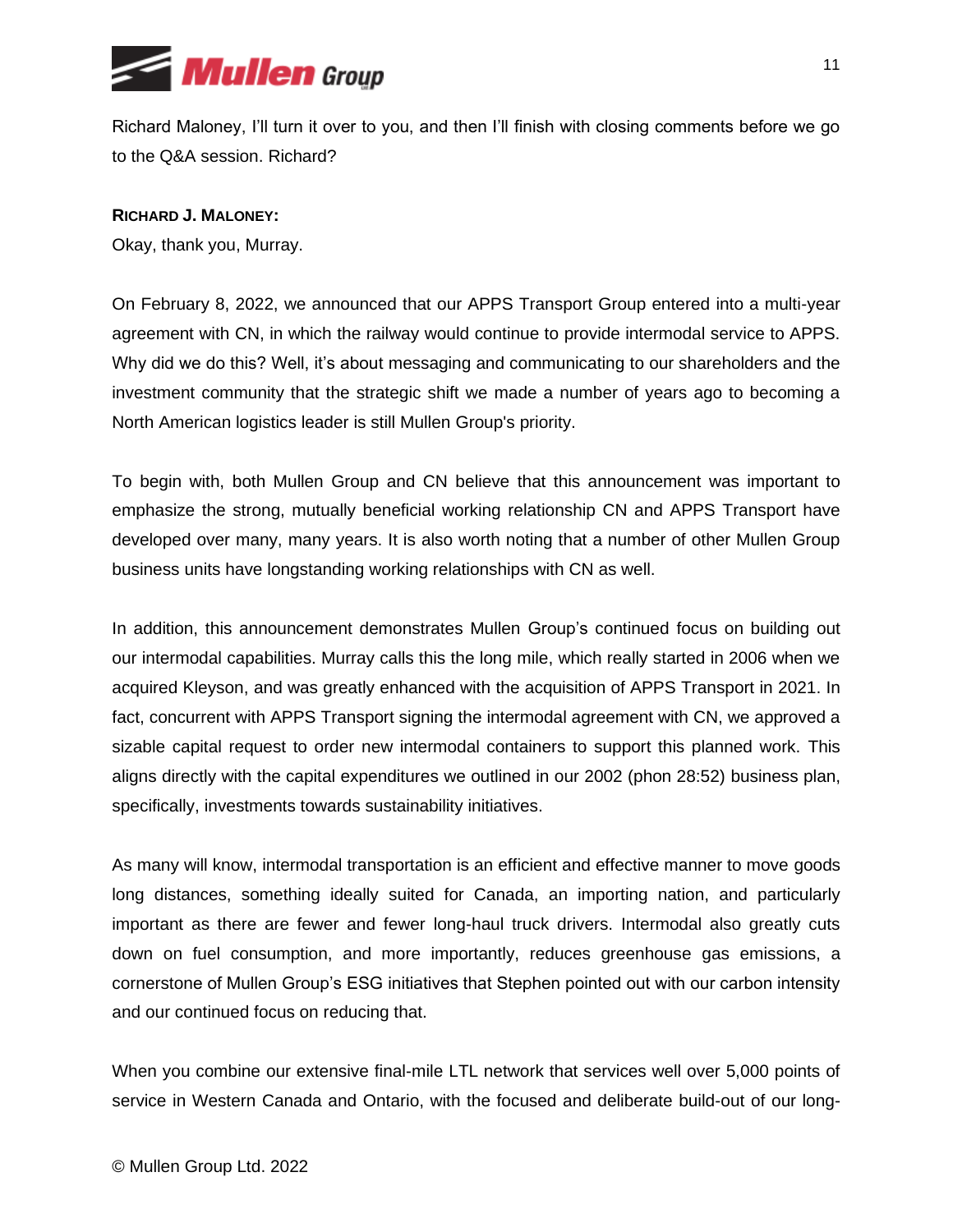

mile service offering, with a strategic partner like CN, we are able to provide a comprehensive service offering to our customers. Stay tuned everyone.

Murray, I'll pass it back to you now.

# **MURRAY K. MULLEN:**

Okay, thanks, Rich.

I really appreciate that update for our investors, shareholders alike is that we've got a dualpurpose here. Stephen talked about it. We want to make sure that we're doing our part on climate initiatives, and I think that's an important of ESG that we're focused on.

The second part is, we're going to have to be able to provide our shippers and our customers with viable, multiple service offerings, so then they can choose which one is best for their requirement. I think we've got some great initiatives. These are the kind of things that you get, that I spoke earlier about, when you invest in really good quality companies, and let me tell you, I couldn't be happier with those acquisitions we did in '21. We're ready for '22, we've got a long list of questions, so I'm going to turn it over to the Operator and let's get right to the Q&A session.

## **OPERATOR:**

Certainly. The first question comes from Michael Robertson with National Bank Financial. Please go ahead.

## **MICHAEL ROBERTSON:**

Hey, good morning all. Congrats on a solid quarter and thanks for taking my questions.

I appreciate that it's still early days for the U.S. and International Logistics segment, and we should probably expect margins to bounce around a bit as you add station agents and fill that out. But, sort of just wondering, at a high level, what you saw there, sequentially, and maybe how you expect that to trend moving forward?

# **MURRAY K. MULLEN:**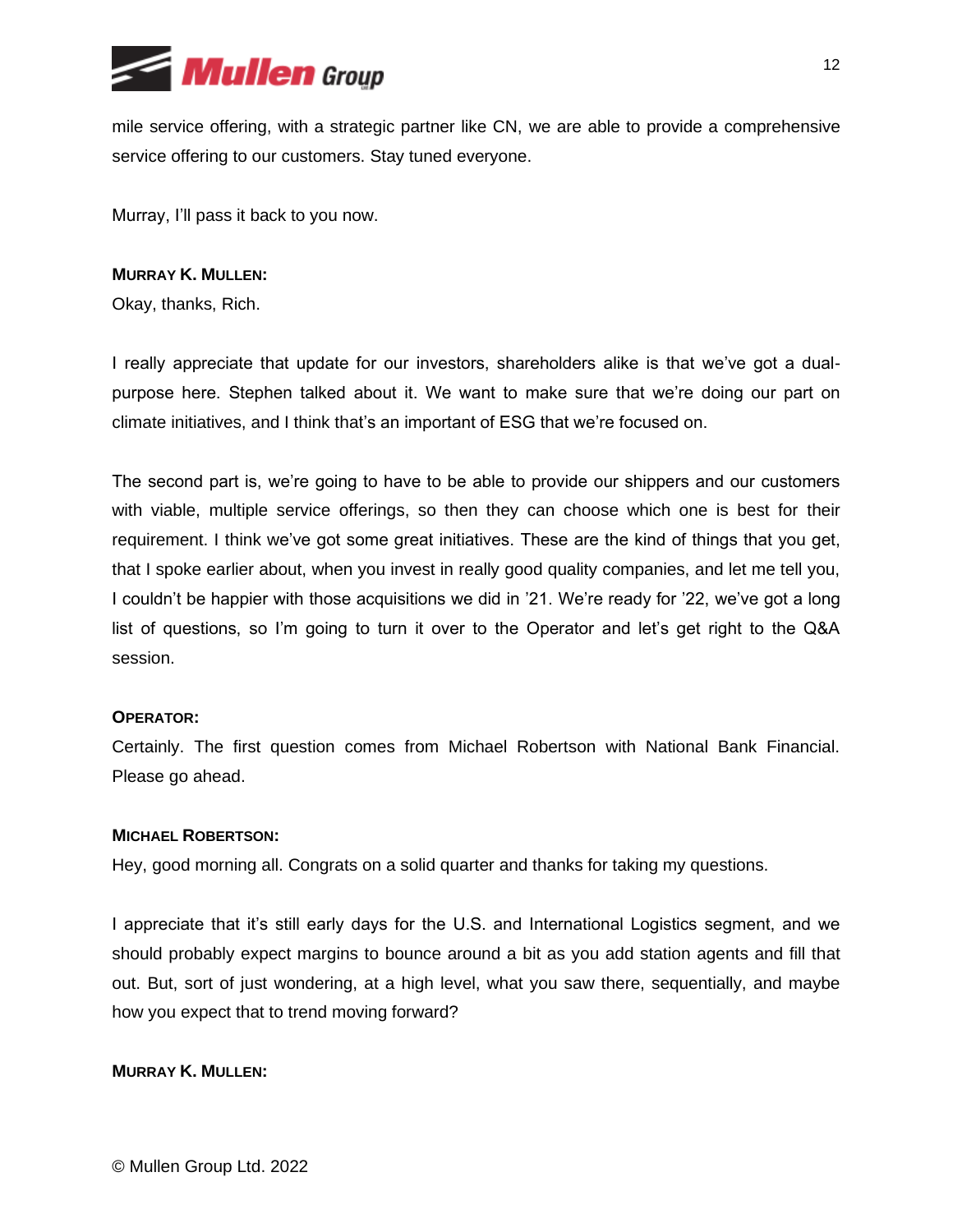

Well, I think first of all, we've got a really good platform to build on there. A little bit of the noise comes in that our costs are going up because we're still involved in the carve-out process, got some additional costs that we've got to accrue as a result of getting the carve-out of the technology from Quad/Graphics into our own platform, so it's a little bit noisy on the expense side.

Revenue side, we're pretty strong; the economy in the U.S. is pretty robust, so on that front doing well. It's on the cost side that we're going to have a little bit of noise in the cost side until we get that total carve-out done. Then what we're going to do, once we get that done, we'll really go into full throttle here and challenge that group down there to take this Company to the next level.

We're in the right space; there's no doubt about it. They compete head-to-head with every one of the big logistics companies down there, and they do very successfully, including new startups like Convoy and Uber Freight and all the others. We've got a heck of a great team there and expect they'll continue to expand their market share down there once we get finished. We think we'll be done most of the carve-out by the end of June. That was our original plan, and I think collaborating with our group down there, they're pretty comfortable that we'll be on that.

All good from there; the U.S. economy still remains strong, freight is still moving. From that perspective—what they watch very, very carefully is what's happening with the trucking rates in the United States, because what they do is just, they manage the spread between what the contract expense is to what they charge to their customer. Really, the margin should not change if the markets get a little competitive because then the availability of trucks becomes available and prices will go down there. But we have not seen any degradation in pricing in the U.S. market yet, not at all. It's still pretty robust. We watch that every month, for sure.

## **MICHAEL ROBERTSON:**

That's helpful.

## **MURRAY K. MULLEN:**

Yes, it's a great platform. We need it to get another growth opportunity outside of Canada; this is just the start. We're proving down there that we just follow the same platform we got up here, you invest in good companies with great Management teams and turn them loose and reward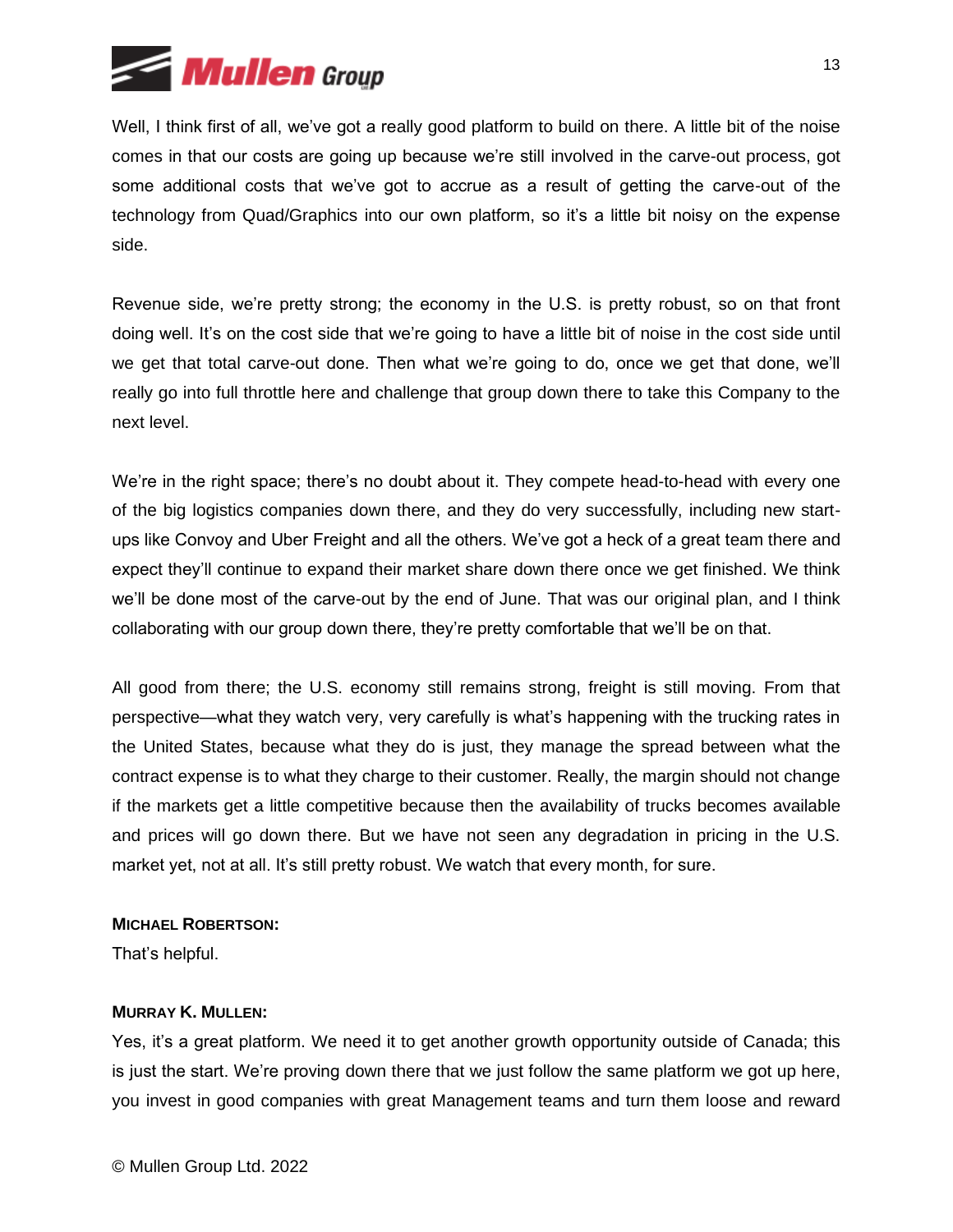

them for their successes. We'll probably continue to grow in the U.S. is what we'll do, but you got identify the right opportunity. There's no sense just growing to grow and then getting into a heck of a problem, but we didn't get into a problem with this group. They're first-class.

## **MICHAEL ROBERTSON:**

Got it. Thanks for that.

You also noted in the release last night that you're focusing on a new differentiated pricing model to help support margins. Sort of wondering what the bigger picture there is, in terms of what you think that might look like?

#### **MURRAY K. MULLEN:**

Yes, I think what we've done in the past—this has been throughout history, is you kind of charge the same price to everybody. When I say a differentiated pricing model, we're saying to the customers, "If you want guaranteed service, you've got to pay a higher price." If you want to give us flexibility so that we can do it on our time and when we've got additional capacity, it'll sit on the dock or we'll get to it when we can, then that fits in our network, we'll give you that. But it's not going to come with that guaranteed service.

If you want service and you want commitment from this group, your prices are going up pretty significantly. If you want to give us flexibility, if you have got ability on that, then we probably won't move our pricing quite as aggressively on that side. That's what I mean by the differentiated pricing model. If you want service, you got to pay for it.

#### **MICHAEL ROBERTSON:**

That makes sense. That's super helpful, I appreciate it. Again, congrats on a solid quarter; I'll turn it back.

#### **MURRAY K. MULLEN:**

Thanks, Michael. Appreciate it. Bye.

#### **OPERATOR:**

The next question is from Konark Gupta with Scotia Capital. Please go ahead.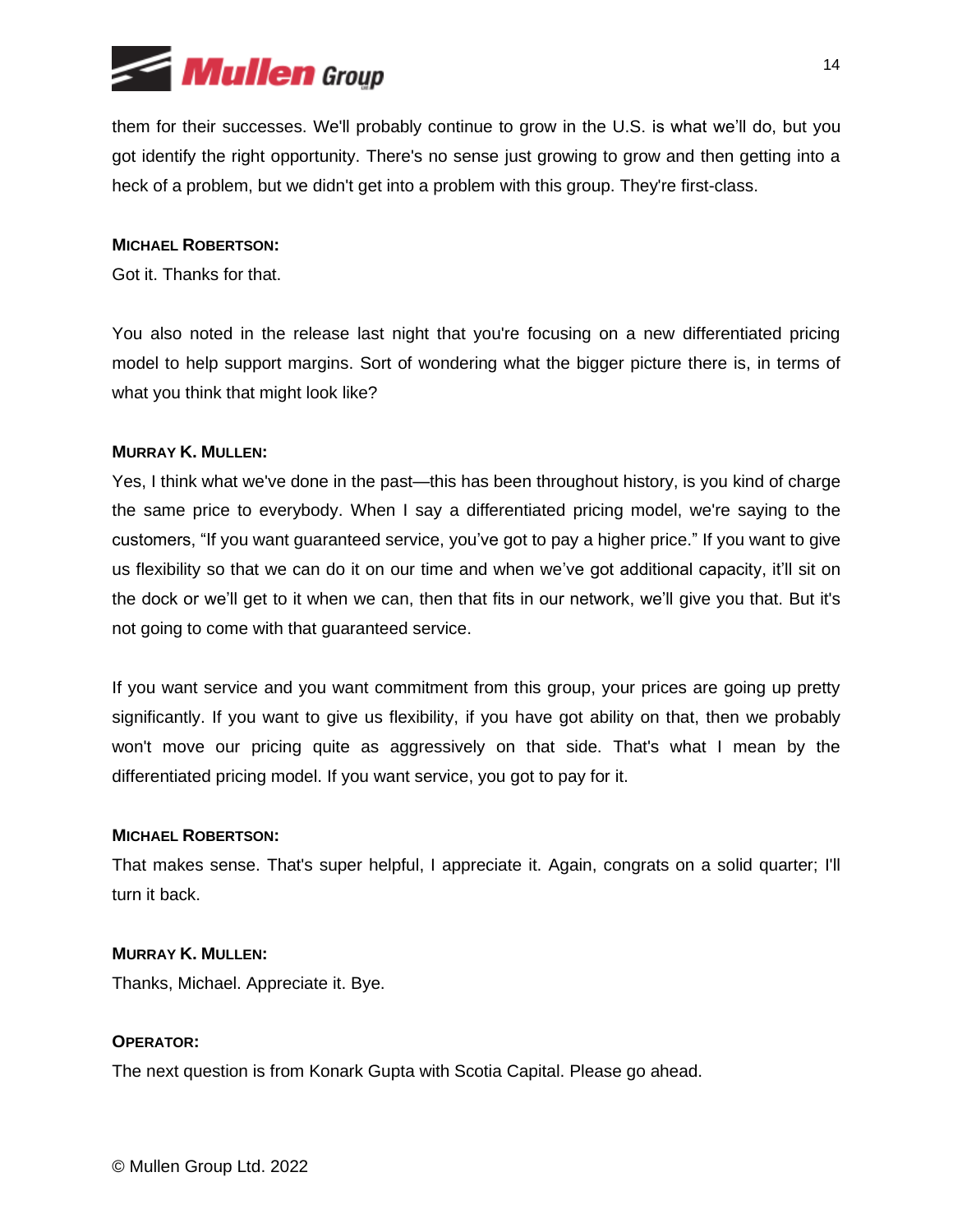

#### **KONARK GUPTA:**

Thanks and good morning, everyone.

I wanted to ask you about the 2022 business plan that you rolled out in December, and we didn't really have a chance to kind of speak on that broadly. You mentioned, Murray, last year's acquisitions will generate about \$500 million in revenue, and that's up 119% from your Q2 disclosure. If I simply take the incremental there, given they were done midyear last year, are you probably going to see your revenue grow up, maybe \$1.66 billion or so in 2022, just by those acquisitions, and perhaps there is some organic growth across multiple segments. How would you break up your 2022 business plan that you laid out, in terms of revenue and margin outlook, by segment, in this year?

# **MURRAY K. MULLEN:**

Steph, I don't think we broke that out by segment. I don't recall us doing that. Did we?

# **P. STEPHEN CLARK:**

No, we never did give guidance to it. The previous year, we said it would be a third, a third, a third, and of course that didn't turn out to be right. But it's going to roughly be, probably, again looking at the trend on the quarter, is you can just adjust your models, but you can see what the pace of U.S. Logistics is. You can kind of see what the pace of LTL growth has been.

Again, I'll give it with one caveat. You've got \$1.6 billion to \$1.7 billion in revenue, and again, you're not adjusting for any new acquisitions that we might do during 2022 here. Again, that mix is—we can get a little bit more granular, Konark, maybe after the call once you've done your math.

## **MURRAY K. MULLEN:**

Konark, I think the thing is, you've got new acquisitions, they're going to add about \$500 million. You take same-store sales in '22, you had \$500 million, or '21, sorry, annualized revenues of \$500 million. Then I'm telling you, we're raising prices. If you're raising prices by 10%, that's quite a bit of money on a \$1.5 billion, \$1.6 billion Company.

## **KONARK GUPTA:**

© Mullen Group Ltd. 2022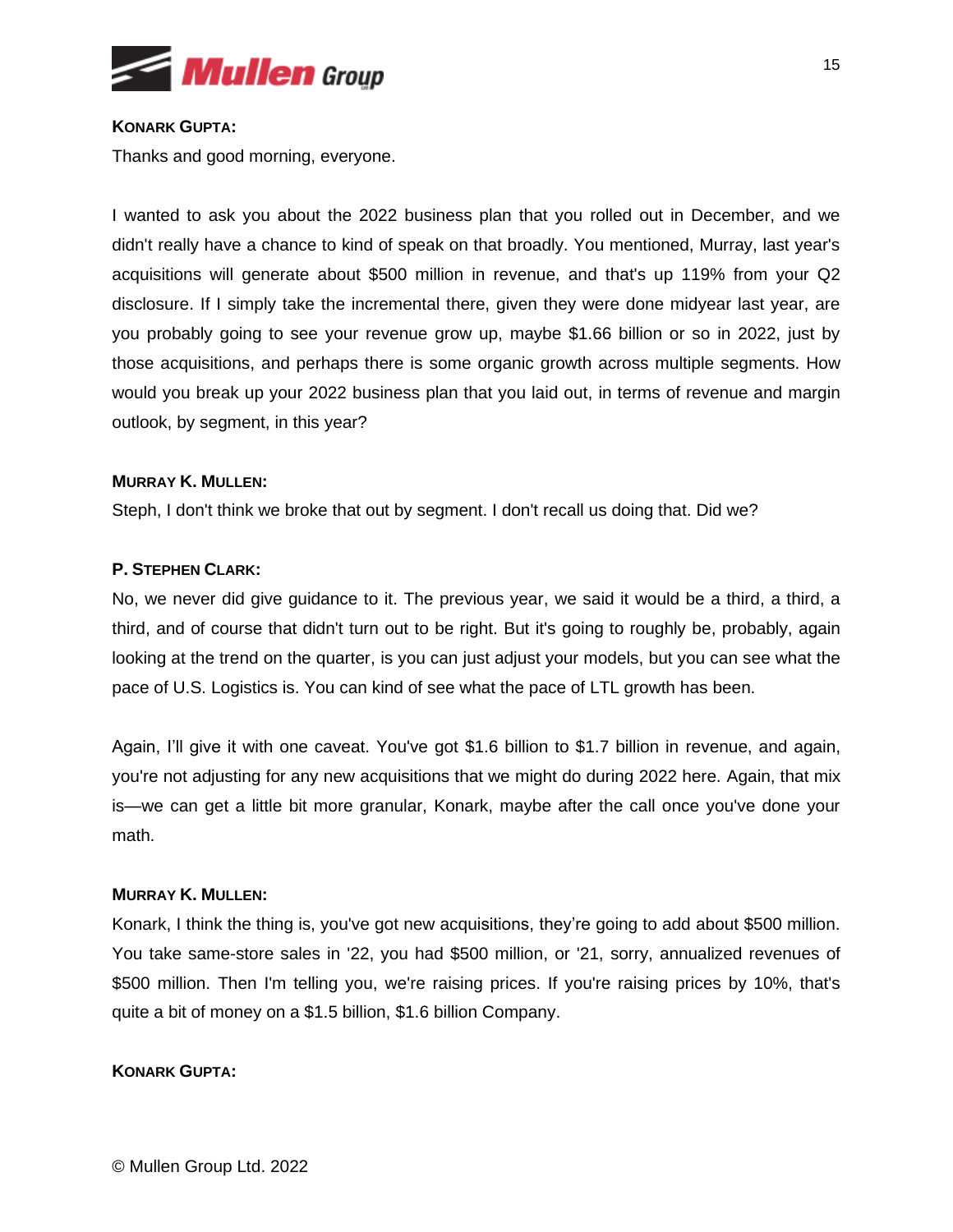

Murray, is pricing coming along with this organic volume growth, or it's coming at a cost of more than decline (phon 39:01)?

## **MURRAY K. MULLEN:**

No, right now, the—we've never seen this cost curve like what we're seeing right now. We raise prices, and then the next thing you know, your costs are going up, just about as fast or even higher. It's a little bit like the fuel surcharge. The price of fuel goes up, you raise the fuel surcharge; costs go up, you raise your prices.

I would suggest to you we're a little bit behind on that curve, because our teams, we said, "Raise your prices" and they did. Then all of a sudden, the costs, it's very difficult to contain costs right now. We're having to adjust rates. We'd do it once a year before, now we're going to have to do it—we're already talking about adjusting rates, kind of second quarter. I know for sure we're going to adjust rates to maintain margin. I know that for sure. But our teams, I've said we're going have this differentiated pricing model, I expect a higher margin in '22; so they'll have to raise above what the costs are going up, for sure. Let's just ballpark it and say prices are going to go up by 10%. On \$1.6 billion, that's \$160 million.

#### **KONARK GUPTA:**

Okay.

#### **MURRAY K. MULLEN:**

Then that's going to flow through. The question then becomes how much of that is going to flow through on the cost side too? We tried to give you a reasonable guideline when we did our first blush at '22, which suggested, that's what I think is going to happen. I gave a bit of a small bucket, but every 1% margin improvement now is \$16 million to \$18 million of EBITDA.

The business units know the game plan. We expect prices to go up, because I think the Canadian marketplace has now changed, and the U.S. marketplace has already changed. That's already happened. They're not going to get big, big rate increases any longer in the U.S., but in Canada, I suspect we're going to get it.

Some of the things that I'm seeing now are not 10%. Some of the stuff is, you've got border closures, you've got blockades, you've got less drivers that can go to the U.S. because of new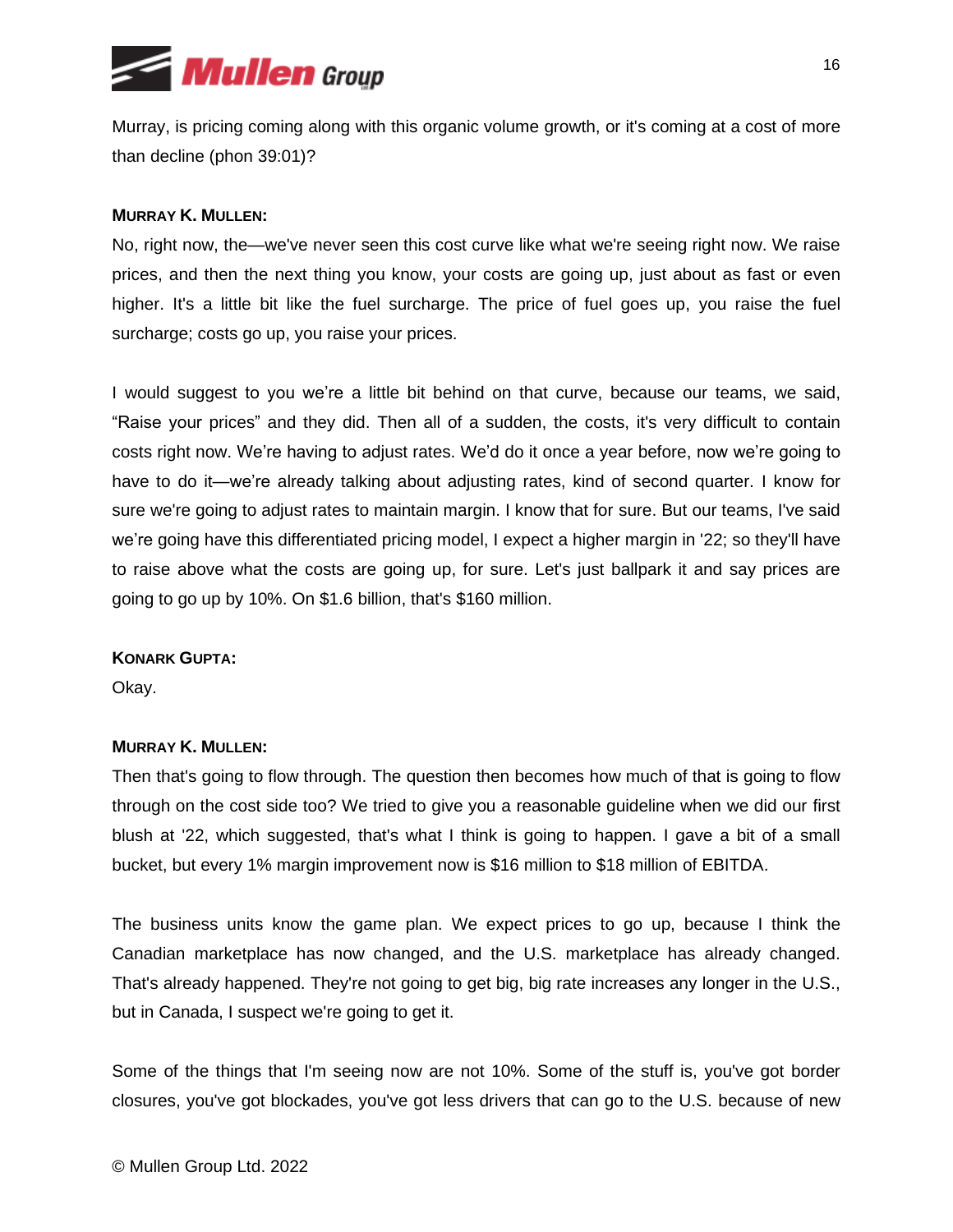

vaccine mandates. All of that reduces capacity. When you reduce capacity and demand stays strong, price goes up. Our job is to manage the price, and I can tell you, we're 100% focused on that in '22.

## **KONARK GUPTA:**

Okay, that's really good colour. I appreciate that.

Then perhaps my last question before I turn it over, on the real estate, a lot of your shareholders kind of wonder about what your strategy is with that real estate book value you have. I think it's about \$631 million. Also at this point, and I'm sure with the kind of inflation we are seeing over the last decade or so, the real estate market value has probably gone up significantly for you guys. A couple of questions, a two-part question there; what kind of real estate do you own at this time, and what do you see, or what kind of plans you might have for leveraging the market value strength?

## **MURRAY K. MULLEN:**

Well, as you commented, I think Carson, Steph, you can chime in on this, but I think the book value, the stated value on our books is around \$620 million, \$625 million or something like that.

## **P. STEPHEN CLARK:**

Yes, \$630 million, Murray.

## **MURRAY K. MULLEN:**

Yes, \$630 million. You've got the real estate that we hold in the crazy markets in Canada, which would be Vancouver, which would be the GTA, and some of those markets, it's through the roof. We're talking about multiples over our book value. Then we've got some absolute strategic assets in Calgary and Edmonton that are tied to rail. Those are irreplaceable assets. We've got lots of—our market value of our real estate is higher than the book value, we'll just leave it at that.

My strategy's really simple. We got one really, really great asset, and it's called real estate. You got to own real estate in a rising inflationary environment, and I suspect that when we go to renew our debt facilities, that that's going to be a pretty darned good leverage that we'll be able to use with our debt holders to say, "This is a fantastic asset and I think we'll be able to add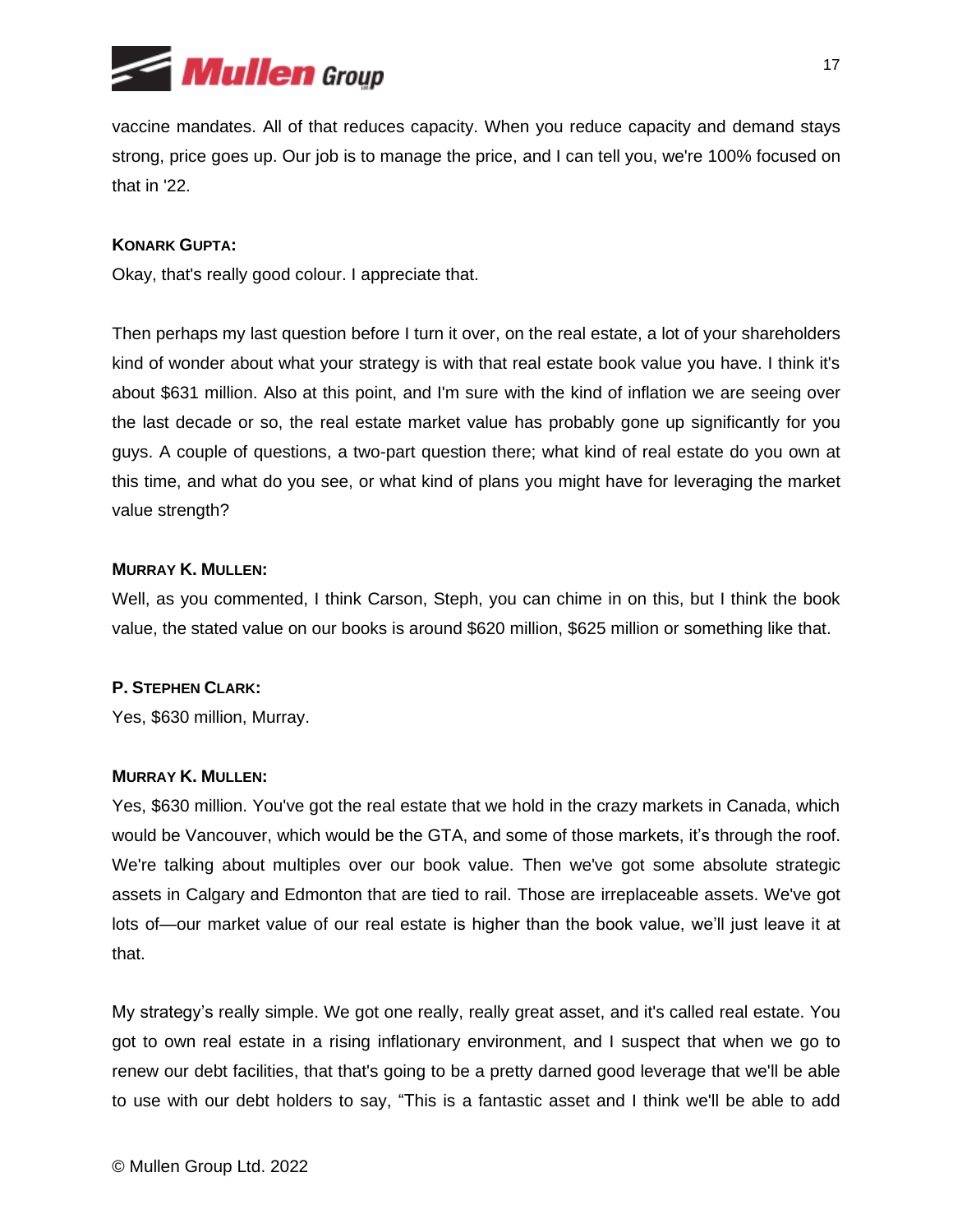

some additional liquidity to our business so we can grow through acquisition." That's our strategy.

# **KONARK GUPTA:**

Okay. That's pretty simple and clear. Thank you.

# **MURRAY K. MULLEN:**

Yes.

# **OPERATOR:**

Our next question is from Kevin Chiang with CIBC. Please go ahead.

# **KEVIN CHIANG:**

Yes, thanks for taking my question.

Just on the re-pricing opportunity you mentioned here, Murray, just wondering, how much of the book of business do you think today is maybe below a pricing level you think is acceptable, and how much of that can you re-price? In other words, do you have contracts in place that maybepush out when some of that re-pricing can happen, just because you're under a contractual obligation to provide that service under a previous rate?

## **MURRAY K. MULLEN:**

Yes, I think we've got some of that. I think, in '21, Kevin, nobody that was pricing in Canada was factoring in an inflationary spiral that really happened particularly in the last half of the year. It just absolutely exploded. By the way, we're not the only ones that are talking like that. Our Bank of Canada governor's talking about it, and everybody is now. Inflation's now totally embedded within the Canadian landscape.

I think what we were, was basically behind the curve on some of that, a little cautious on pricing improvement. You've got to remember, this is the first time in decades where you've had an inflationary environment like this. I don't think that's the case now. I'm telling all of our business units, "Don't be shy." We expect pricing, pretty significant pricing increases to happen, and by the way, we have to have that because driver salaries are going to go up quite significantly.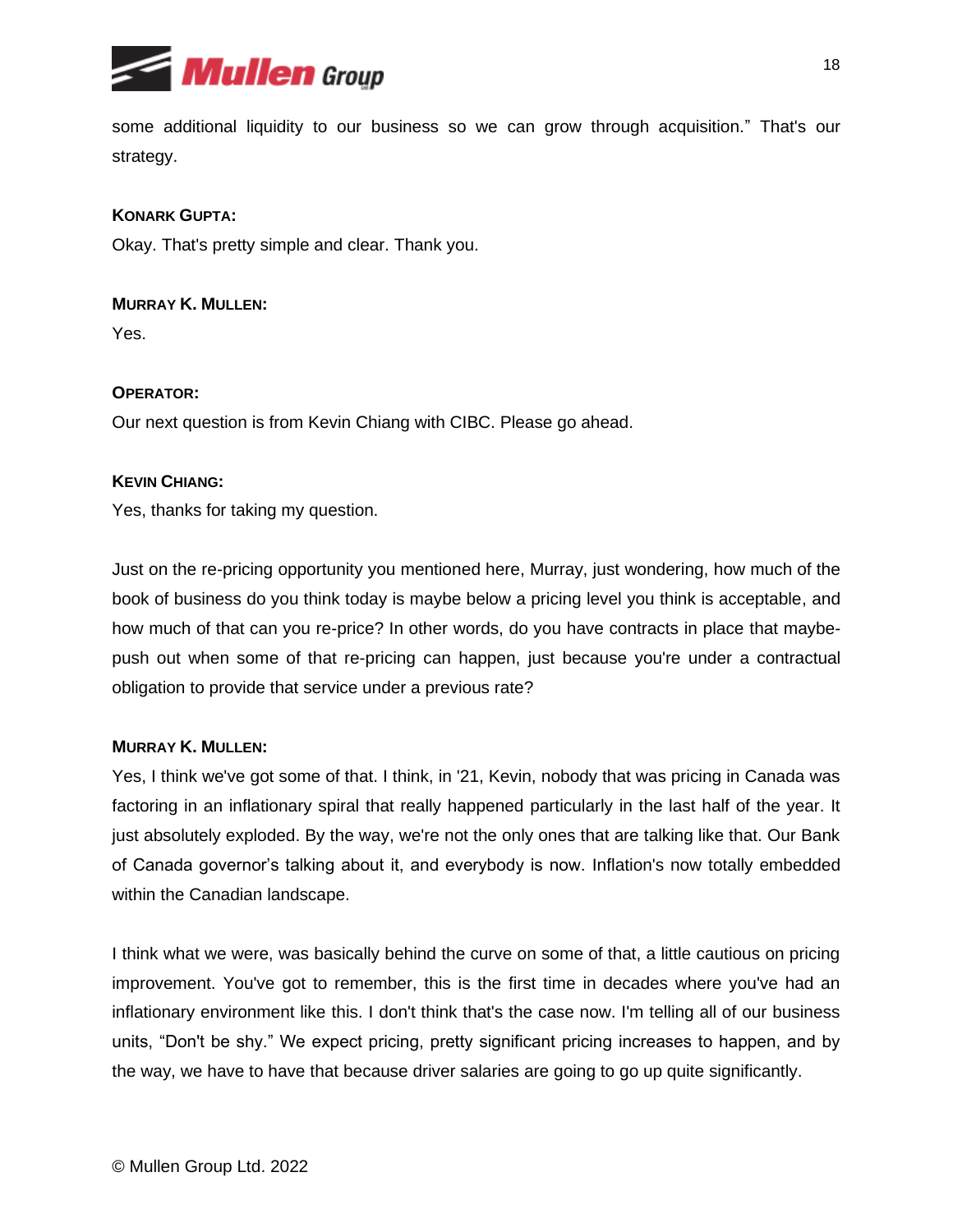

We already know what's happened with fuel; you can't get new equipment. New equipment's going to be up, I bet you 20%. We're not talking about 5% anymore, Kevin. It's got to be significantly higher than that. Then our job then, is to get something higher than what the cost is. Our job as a senior team is to improve the margin, in '22, and it's going to come through pricing, and then hopefully we can mitigate some of our costs by being smart. But you can't mitigate driver's salaries; that's a market-driven thing. I mean, you've got to pay what you've got to pay, just like for fuel.

#### **KEVIN CHIANG:**

Right.

## **MURRAY K. MULLEN:**

Where I think you get some of our margin degradation, Stephen talked about this, is we have moved our business away from owning the asset to being non-asset, to being, really, assetlight. Our asset-based businesses, we expect 20%+ margin. If we're buying the asset, the truck, the trailer and everything, we expect 20%+ margin. If you're using all subcontractors, well, you're not going to make 20%, because the contractor's going to make that.

In those where we have no assets, you have a much lower margin than when you would, on there. That's kind of our game plan, because what we do is just manage the spread. We have a nice mixture; I expect when we invest the capital, we expect 20%+ margin businesses. When we just have logistics, or asset-light, then the margin goes down, and we've been moving more and more towards asset-light business where we're not making the capital investment. We love to invest in real estate, because it's long-term. We love the intermodal business, because it's long-term.

## **KEVIN CHIANG:**

Right, that makes a ton of sense. You can still generate good ROI on a lower asset.

#### **MURRAY K. MULLEN:**

To us, it's all about, do we generate cash and a return on the cash we invested? We're still Warren Buffett disciples here at Mullen Group.

#### **KEVIN CHIANG:**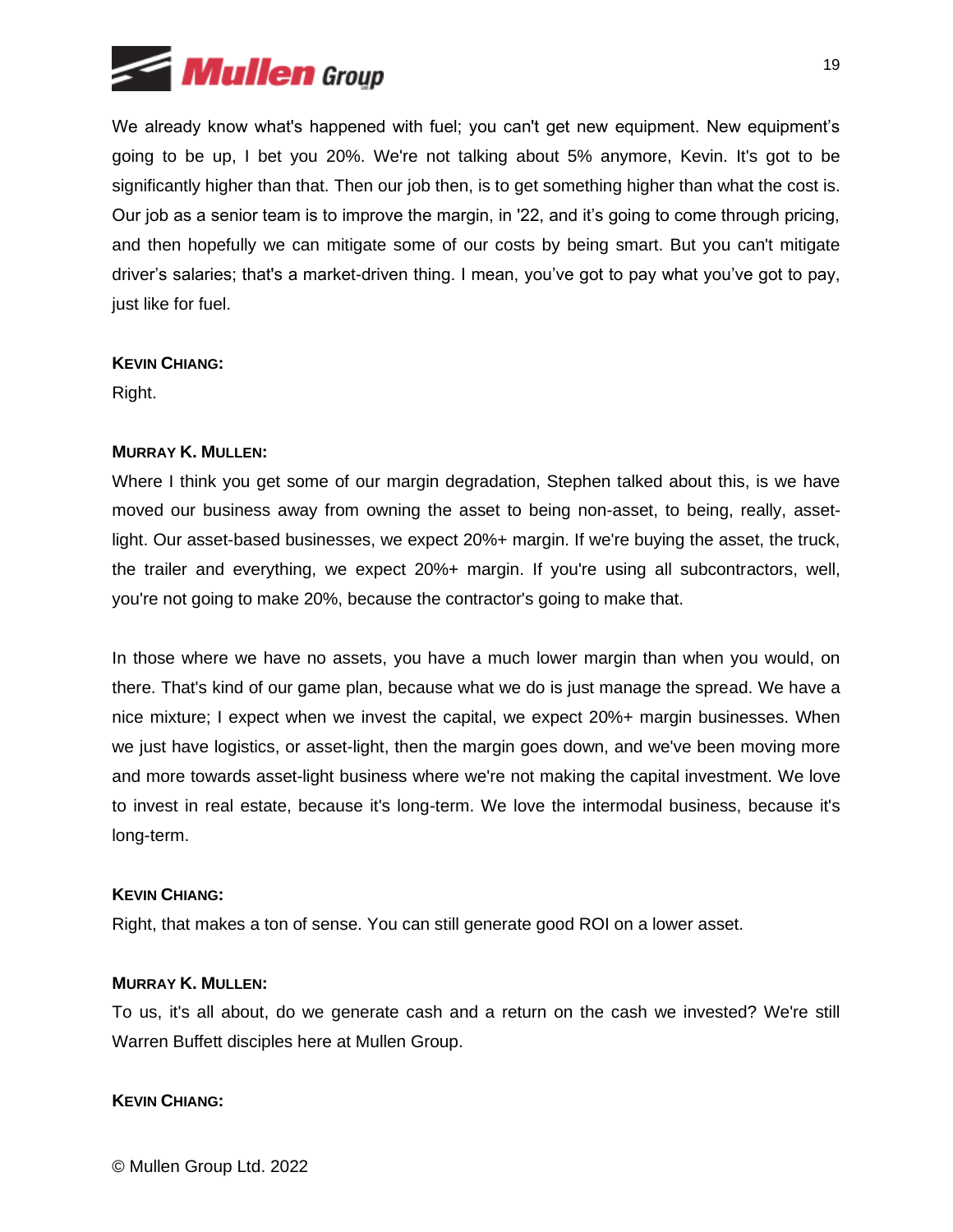

Makes sense. You made a comment a few times that you think there's a structural change in the Canadian freight industry. It's been underpriced for a long time now, and maybe that's starting to change and maybe following what we've seen south of the border. Are you seeing any behavioural changes with your shippers or your customers? To the extent they have a crystal ball, they've seen how disruptive it has been to shippers south of the border, if they did not secure capacity ahead of time. If what you're calling for is something maybe similar to what we've seen in the U.S., the past few years here, is that incentivizing shippers to, as you mentioned, maybe lock in some dedicated capacity, lock in rates, maybe at a higher level, but knowing that there's consistency of service? Are you seeing any of that behaviour change, if what you're calling for is really what's happening?

#### **MURRAY K. MULLEN:**

Truthfully, Kevin, I haven't seen that yet, at least in the Canadian marketplace. By the way, no customer that I know of yet, and I've told this to all of our group, has come to us and offered us a price increase. We've got to go ask for it, we've got to get tell them, "If you want service, this is what you will pay." These are awkward discussions when you haven't had these discussions for a long period of time. You're going to win some, you're going to lose some, but net-net, prices are going up.

I think generally, though, all the customers that we've had are receptive to the pricing increases. What we are still involved in, nobody just accepts a huge increase. There's lots of debate and, "Hey, can you mitigate?" "Can you do this? Can you do that?" That's where I want to give our customers the option of, what do you want? If you can give us time and you want to move it intermodally, that's probably going to be a much more cost-efficient way for you than if you want truck and you want it delivered tomorrow. That service is going to cost you a lot of money.

We have to manage it, Kevin. I know prices are going up, but the market will pay if they have to pay, not because they want to pay.

#### **KEVIN CHIANG:**

No, that's a very fair statement there. I'll leave it there, Murray and team. Thanks for taking my questions and congrats on a solid Q4 there.

#### **MURRAY K. MULLEN:**

© Mullen Group Ltd. 2022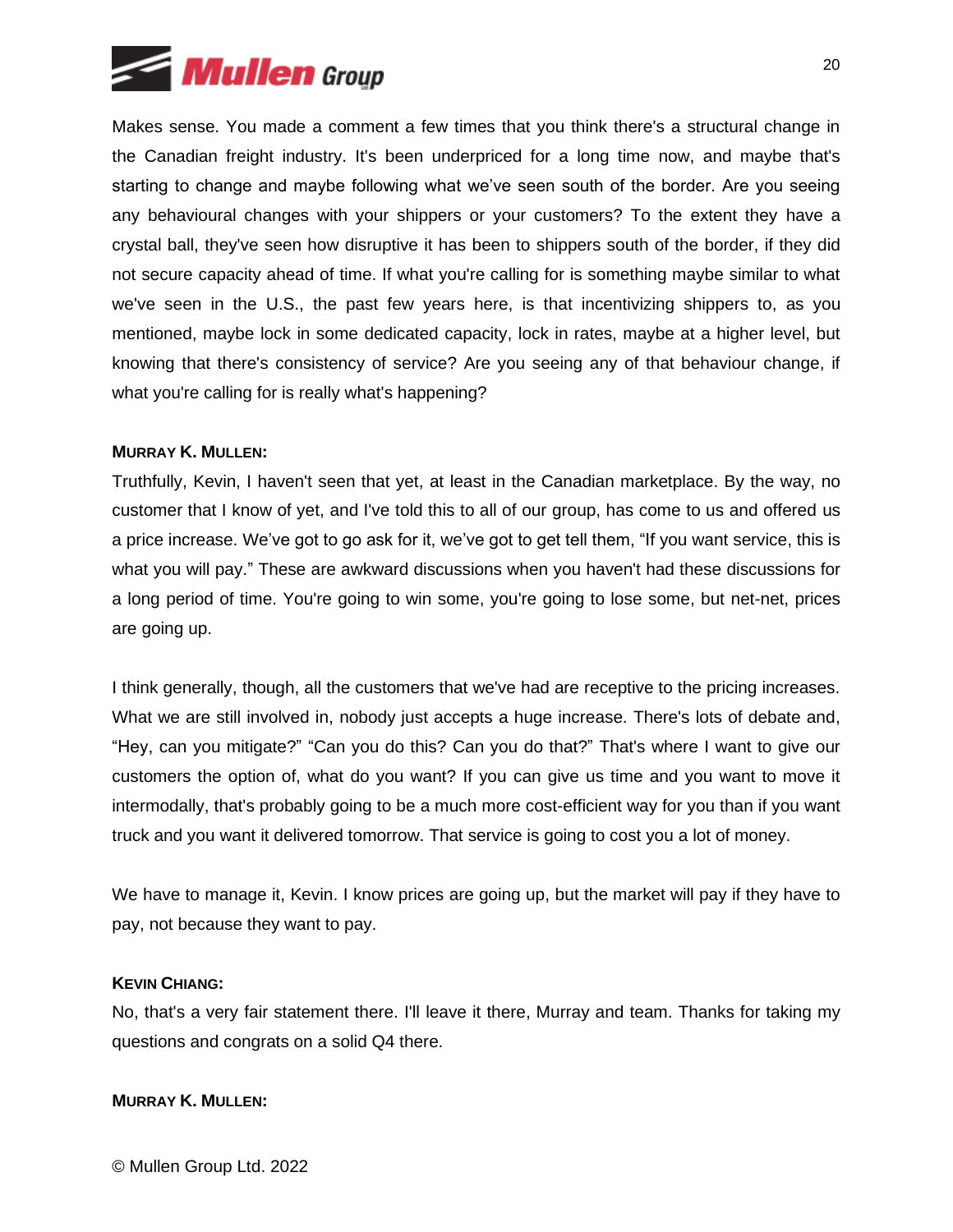

Yes. Thanks, Kevin, I appreciate that. Cheers now. Bye.

## **OPERATOR:**

The next question is from David Ocampo with Cormark Securities. Please go ahead.

## **DAVID OCAMPO:**

Thanks, good morning, everyone.

Murray, you mentioned that acquisitions should continue to be a story here in '22. But when I look at your outlook section in your annual release there, you called out being uncomfortable with the current valuation expectations. How should I frame those two comments together?

## **MURRAY K. MULLEN:**

Well, I think that's the toll that we're going to have, David, is that, if you think about it, a seller is now saying, "Well, I'm going to get pricing increases, so I want higher valuation." I think that ends up being the difference between what we're paying for and what we expect. We just have to manage that. You've got to find a happy medium. Everybody tells me they're raising prices, all these guys that are trying to sell their businesses, "Well, I'm going to raise my prices." Well then, go raise your prices and show me, because I want to see how it works out before I invest money in your business.

Where we would invest, is when we think we get a really quality company with a great workforce and great leadership, just like we did last year. We'll continue to look favourably at acquisitions like that, but I'm not going to go—some of these businesses, they need to get their shit together and raise some prices and get their margins up or they need to get out of the business. That's how simple it is.

## **DAVID OCAMPO:**

Right. I guess just as a follow-up, if you can't get anything across the line this year, how would you prioritize your free cash flow? Is it just paying down debt, dividends, and buybacks?

## **MURRAY K. MULLEN:**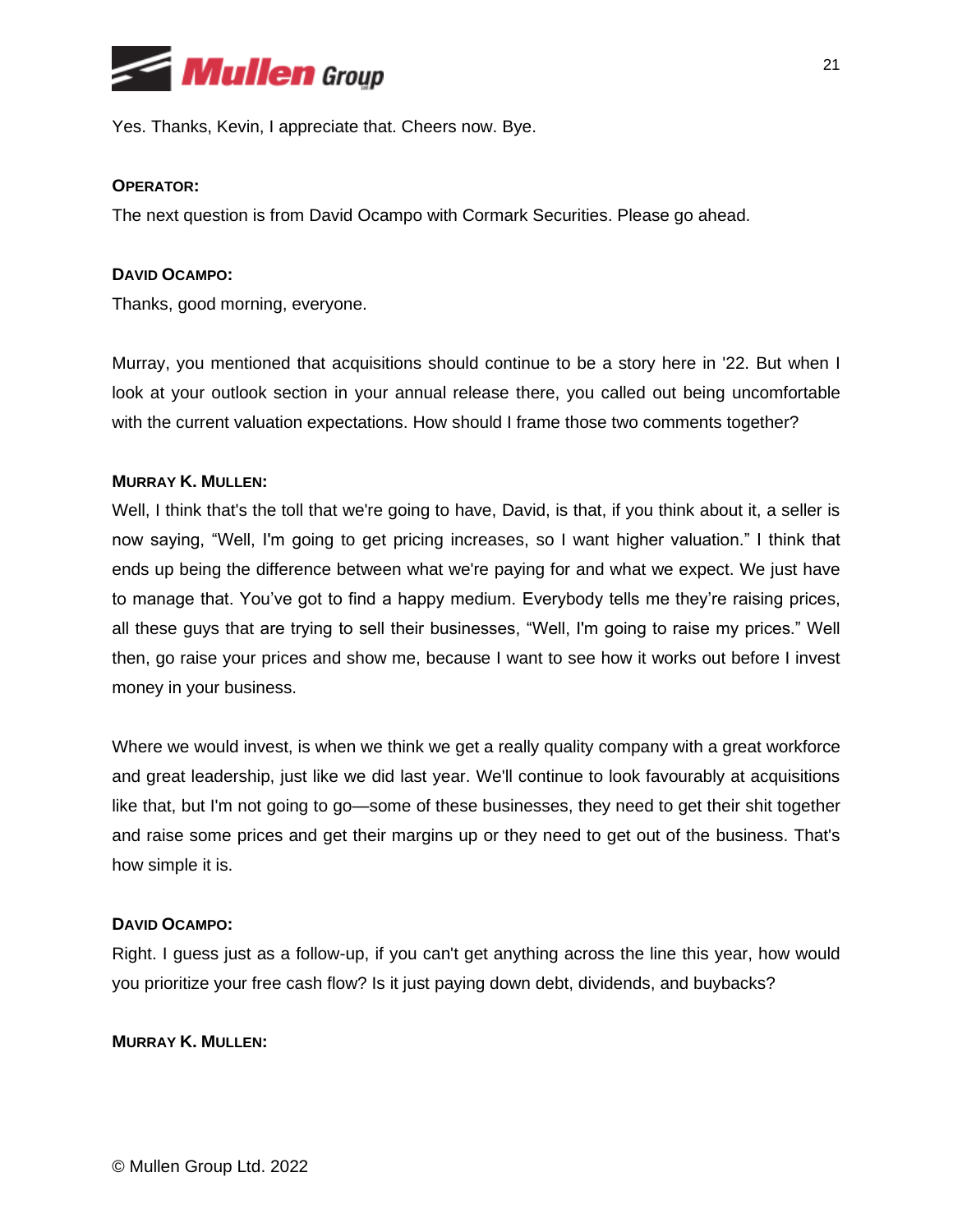

Buy back shares. We already increased the dividend for this year; really comfortable with that. I can tell you right now, we're really, really comfortable in buying this really cheap company. It's called MTL.

# **DAVID OCAMPO:**

Perfect, that's it for me, Murray. I'll hand the call over.

## **MURRAY K. MULLEN:**

Thanks, David. Bye.

# **OPERATOR:**

The next question is from Walter Spracklin with RBC Capital Markets. Please go ahead.

# **WALTER SPRACKLIN:**

Yes, thanks very much. Hey, Murray, how are you doing?

**MURRAY K. MULLEN:** Good.

## **WALTER SPRACKLIN:**

Good. Just on your outlook for December, just to recap what I think I've heard here, is that you gave an outlook for December, you highlighted that Canada was behind the U.S. We've heard from one of your key competitors here that that was true, but now the gap is closing, Canada is getting its act in gear, getting its act together, and now conditions have improved significantly that will allow you to drive price in Canada at a much better level than you saw in December. Is that fair to say?

## **MURRAY K. MULLEN:**

I think that's the expectation, Walter, is that the gap was going to narrow between the two markets, Canada and U.S., I think that's exactly what's going to happen. I have not spoken with Mr. Bedard but I can tell you, it's the market. He sees it from his perspective, I see it from ours, so that tells me it's a market force, that prices are going up because they have to, and that gap is going to narrow. When that narrows, then I think that what you're going to see is margin improvement.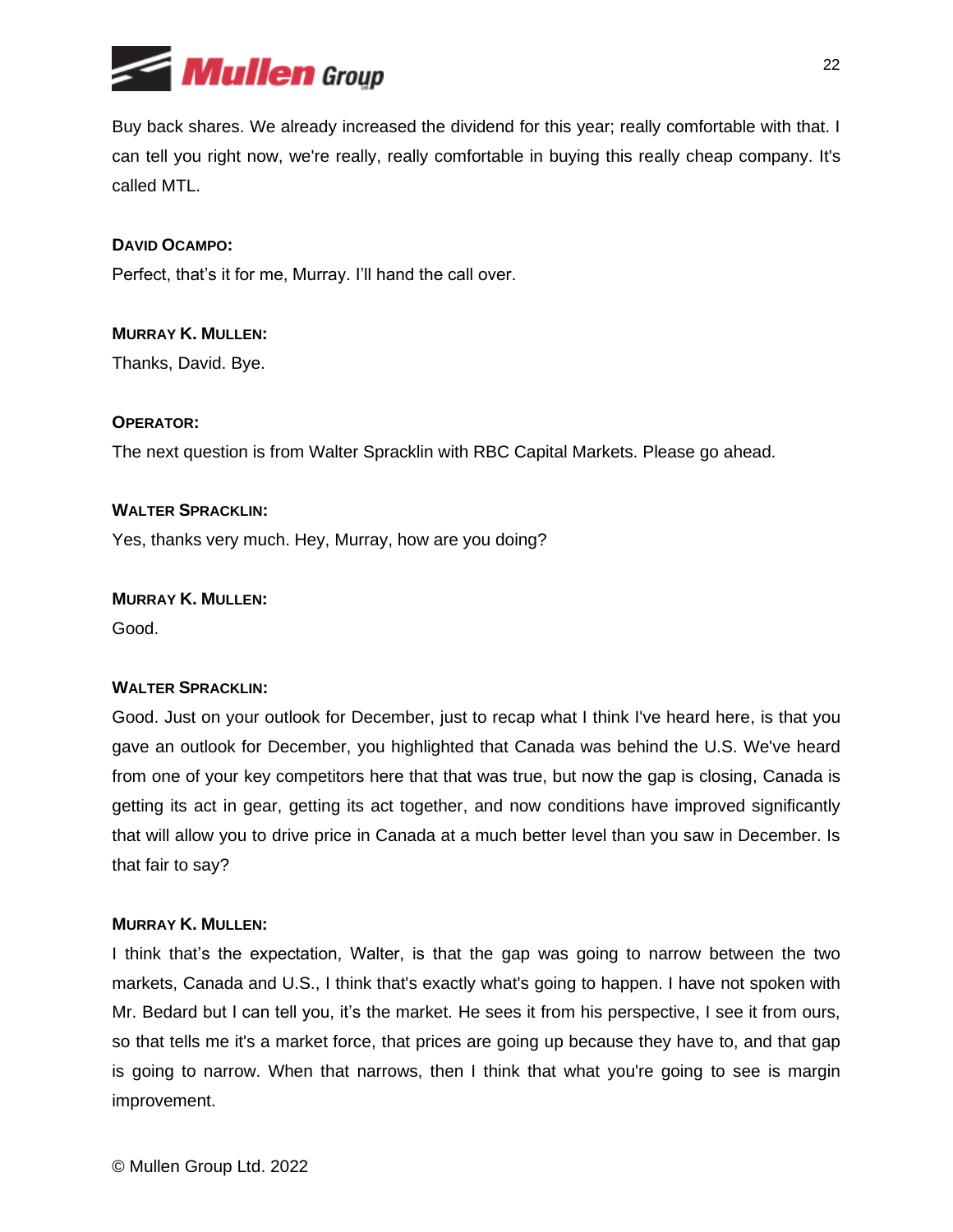

What's going to change in our business, there's not going to be substantially more revenue, economic growth. The economy is kind of growing about what it can right now. You've got a tight labour market; you've got supply chain issues, where you just can't grow much more. Where we do see the step change is in the cost side and appropriate pricing levels. How much? I gave my best guess that we're going to improve margin, we're going to strive to maybe improve margin by 1% or something like that. That's \$18 million. But that was just my best guess in December, and this is a very fluid market right now. Some of the stuff I'm seeing, this is not 1% margin, this is quite significant, so we'll have to see how it plays out.

I'm just telling everybody, prices are going up. I think there's a step change that's happening in the logistics and Canadian trucking business, and our job is to manage that and drive margin and it's going to come from pricing leverage, period. It's just that simple. I think there's going to be a step change. Then you'll be able to monitor us every quarter, how are we doing on that? Now, you start the year, yes, we got pricing improvement. Then you're sitting at the borders waiting, because there's backlogs, there's protests. Whenever there's a protest, it didn't matter if it was protesting the pipelines, it didn't matter if it's this protest, that protest, when there's protests, which are really labour disruption moves, then those are awkward times. You don't have good productivity and those things during that period of time.

But protests don't last forever, they'll go away. What I'm talking about is the trend, and I think the trend is higher prices, and I think that will be the trend for those people that know how to take advantage of that.

## **WALTER SPRACKLIN:**

Okay. You highlighted your intermodal deal with CN. As you know, and I know I've asked you this in the past, CN is currently examining how they're going to operate their intermodal segment from that trucking side, particularly with their transaction, H&R and so on.

You appear to be getting a deeper and deeper relationship with CN on the intermodal side. Does it stand to reason that there could be further partnership here if they do indeed go ahead with that kind of JV model that they've talked about? Or, on the flip side, if they didn't go with Mullen on the JV model and went with another player, do you see that intermodal business that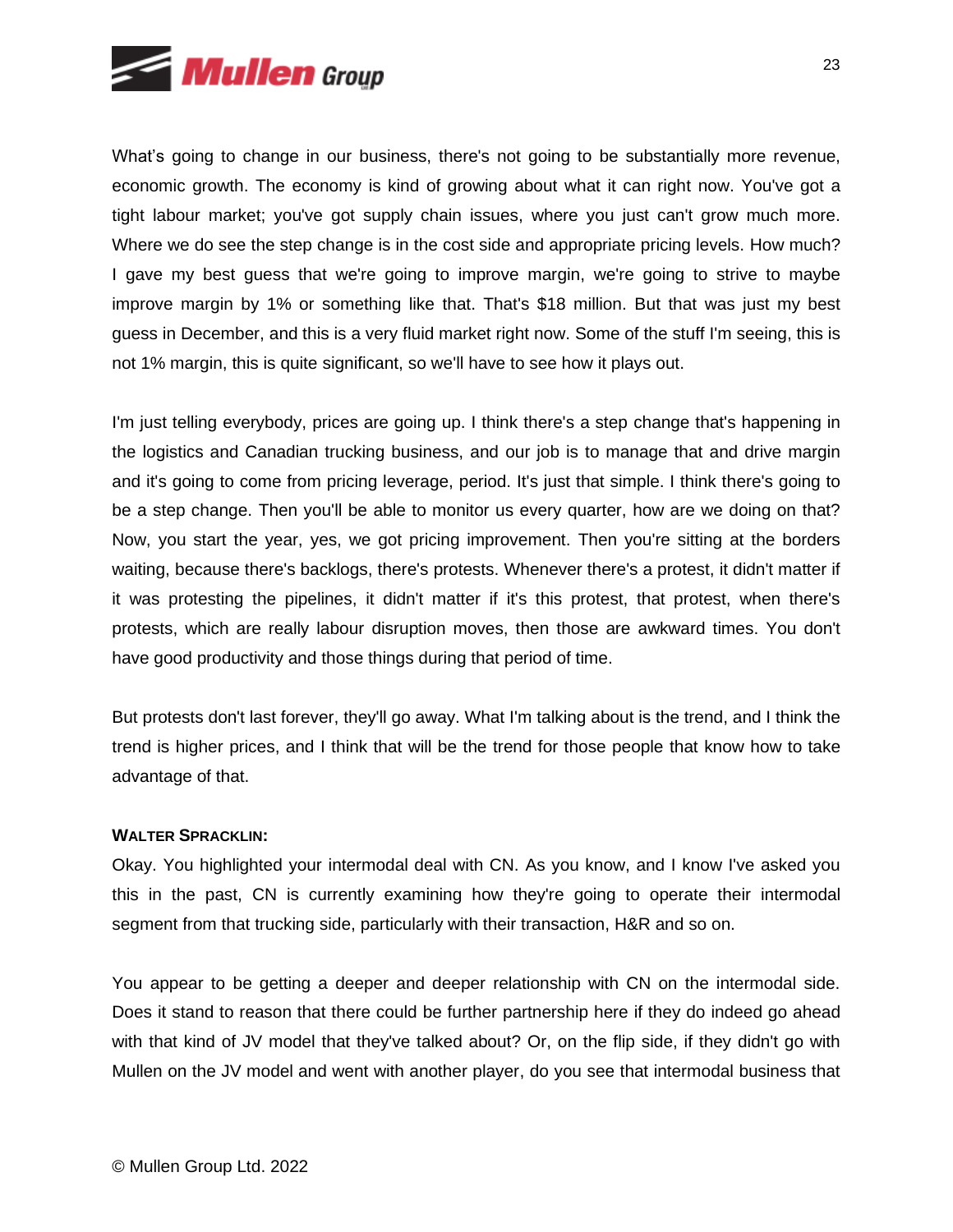

you've announced with CN at risk in the future, depending on who they go with if they do JV with someone else?

#### **MURRAY K. MULLEN:**

Well, I can't speak for CN; you can talk with them, they've got their strategic plans and their initiatives and I'm not privy to them and whatever. Suffice to say, I'll look at any deal that comes up across our desk, so I can speak of what we would look at. By the way, I looked at the H&R assets before and I looked at the TransX assets before they bought them, so it's not as if this is new to us.

But if it comes our way, we'll reengage and we'll look at it, and we'll see, does it make sense for Mullen shareholders and for our business and for our customers? Absolutely, we'll do that. Am I worried about if we don't get it? No, because we don't have it now. All we're talking about, if it makes sense, then we will certainly put our best foot forward and whatever. But the steps that we're taking, and Richard talked about it, we continue to get—we're going to move more and more towards providing a full intermodal, long-mile service offering for our customers. Intermodal is the way of the future for the long haul, for the long-mile.

LTL, your regional network, that's delivering to the customer. We've built out an excellent platform in LTL, now we're building out the long-mile, and intermodal will be a very, very critical part of it. We engage with our friends at CN because you can just say, look, they know that we're going to be a player, and they'll want to engage with us because we move a lot of freight with them. They're a big subcontractor to our group. We're going to continue.

Then you saw, we've already put some nice little capital addition, a lot more capital into intermodal trailers than into trucks. Trucks use fuel, trucks have drivers, trucks have repairs and maintenance. The three big costs in trucking, they're going through the roof. In intermodal, we've signed a long-term deal with CN which gives us price stability.

#### **WALTER SPRACKLIN:**

Finally, just on technology here and the continued integration, a little bit on the edges, at least on intermodal with trucking and so on, I noticed that Union Pacific, through its logistics, has done some interesting moves here, acquiring transload facilities, but recently partnered with TuSimple to go down the path of autonomous driving, really taking what we all viewed as a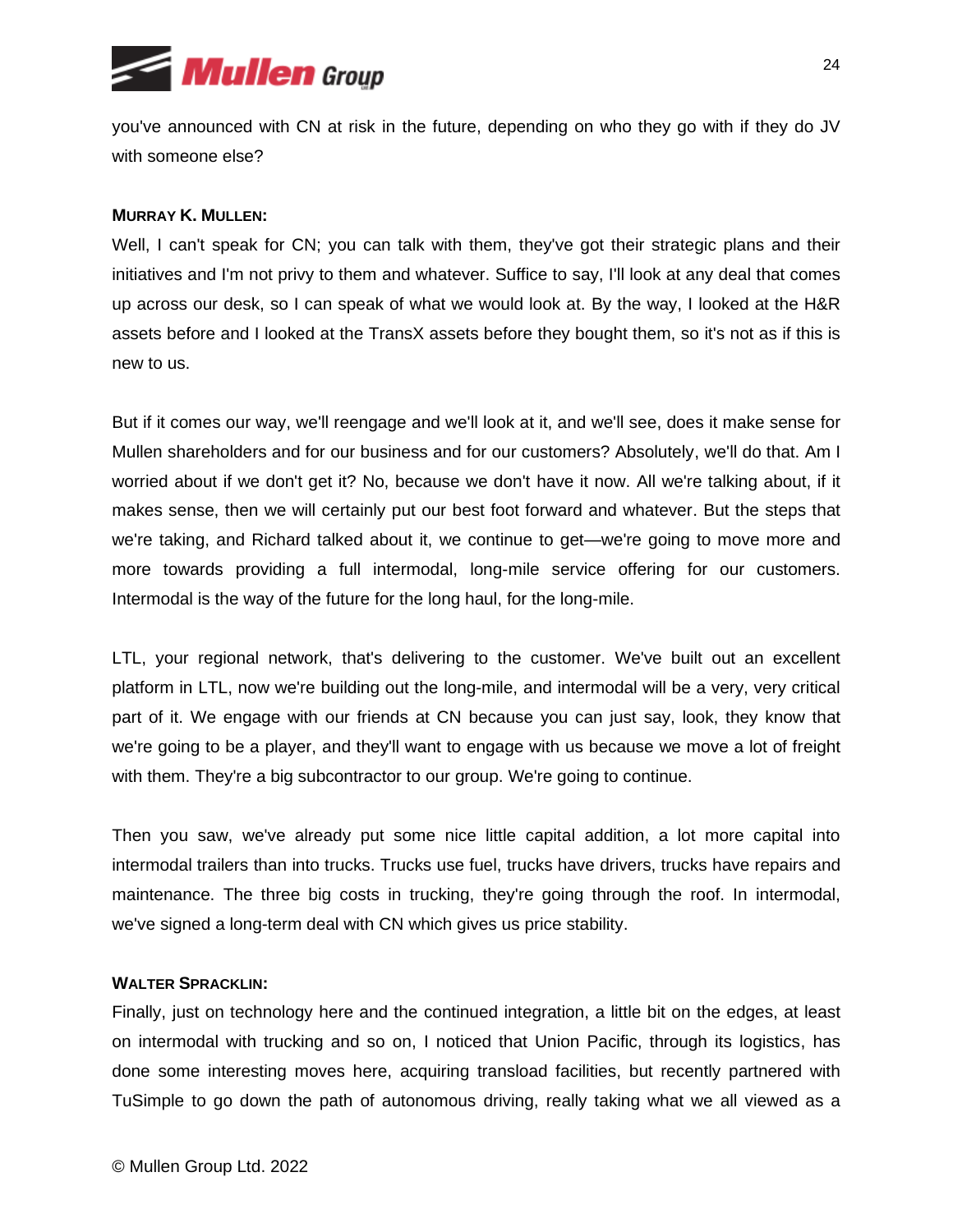

conceptual down the road kind of idea and really now starting to invest dollars and test out equipment and so on.

What's your view on that whole path? Are you going to be, wait and see how it develops? Or is it possible that you start looking at some ways to integrate more with rail by investing in autonomous driving?

## **MURRAY K. MULLEN:**

Well, I think there's a way for autonomous vehicles, but probably in my career, the rest of my career, autonomous vehicles will be used when they're on a specific site. Like in an intermodal yard where you can ring-fence all the parameters in there.

We already know that they're using autonomous trucks in a lot of the mining, even in the oil and gas business, up in the oil sands and whatever, using autonomous vehicles on platforms where you just program it in and say "Here's what you do." Going over the road, no, that's not going to happen in my lifetime, I don't see that. Our autonomous truck is going to be that intermodal platform, that's where we're going. Will you have autonomous trucks in our yards to move freight and equipment? Yes, I can see that happening, but it's so early stage.

Right now, I'll tell you what we're really focused on. I'm really focused on making sure we have the right strategic assets and facilities. We're going to continue to invest in facilities. If you don't have facilities, you're not going to be a player in this game. Am I happy with our real estate portfolio? Take it to the bank, shareholders: it's fantastic. But do I want more intermodal? Yes, but boy, they're expensive. We've got some good platforms now and we'll continue to add where we can.

But on the technology side, yes, technology is just going to continue to evolve, we all know that. Whether it's going to be one big blockchain where everybody in the world goes through one technology, I doubt it. I think there's going to be just a continued evolution of technology and integration of service providers into one platform; if you want to call that blockchain too, go ahead, but we'll be more integrated in with your service providers. No doubt about it.

## **WALTER SPRACKLIN:**

Okay. I appreciate the time as always, Murray. Thanks.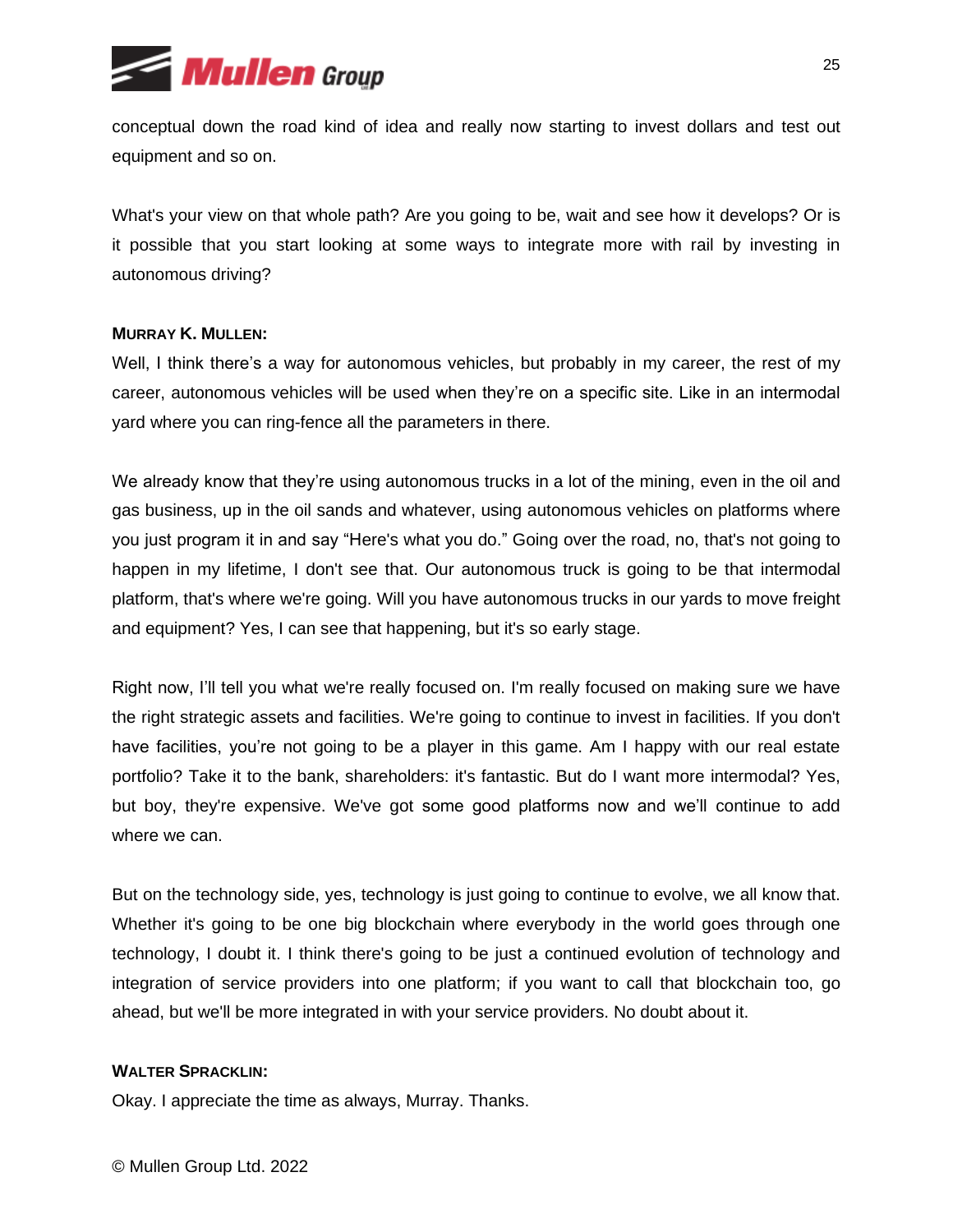

# **MURRAY K. MULLEN:**

Thank you, Walter. Good chatting. Cheers now.

# **OPERATOR:**

Our next question is from Matthew Weekes with iA Capital Markets. Please go ahead.

# **MATTHEW WEEKES:**

Morning, thanks for taking my questions.

# **MURRAY K. MULLEN:**

Hello.

# **MATTHEW WEEKES:**

I just wanted to touch, first of all, you briefly mentioned disruptions from blockades and protests and that sort of thing in the business. I'm just wondering if this is anything that's been material so far in the quarter, or if you've, for the most part, been able to work around any blockades or disruptions of that sort?

## **MURRAY K. MULLEN:**

Well, it's been a pain, there's no doubt about it. But as I said, we've endured many, many blockades, over the last bit. In the fourth quarter, we endured the floods, blockades, you couldn't get through the road. The other one was Mother Nature, this one is manmade, so it's a disruption, but you have to work around it and costs are going up. You avoid those areas, but you have to tell the customers, "We'll avoid it."

If you're stuck in the middle of it, yes, we've had some disruption there. But our business is totally diversified across so many different platforms. We've had some disruption, and then we've had some gain. Net-net, I don't think you're going to hear me say, "Oh, my God, these things destroyed our quarter." I don't think you're going to hear that. Are they a pain? Yes, but as I said, most disruptions are a pain, so we just have to work around them.

## **MATTHEW WEEKES:**

Okay, thanks, I appreciate it.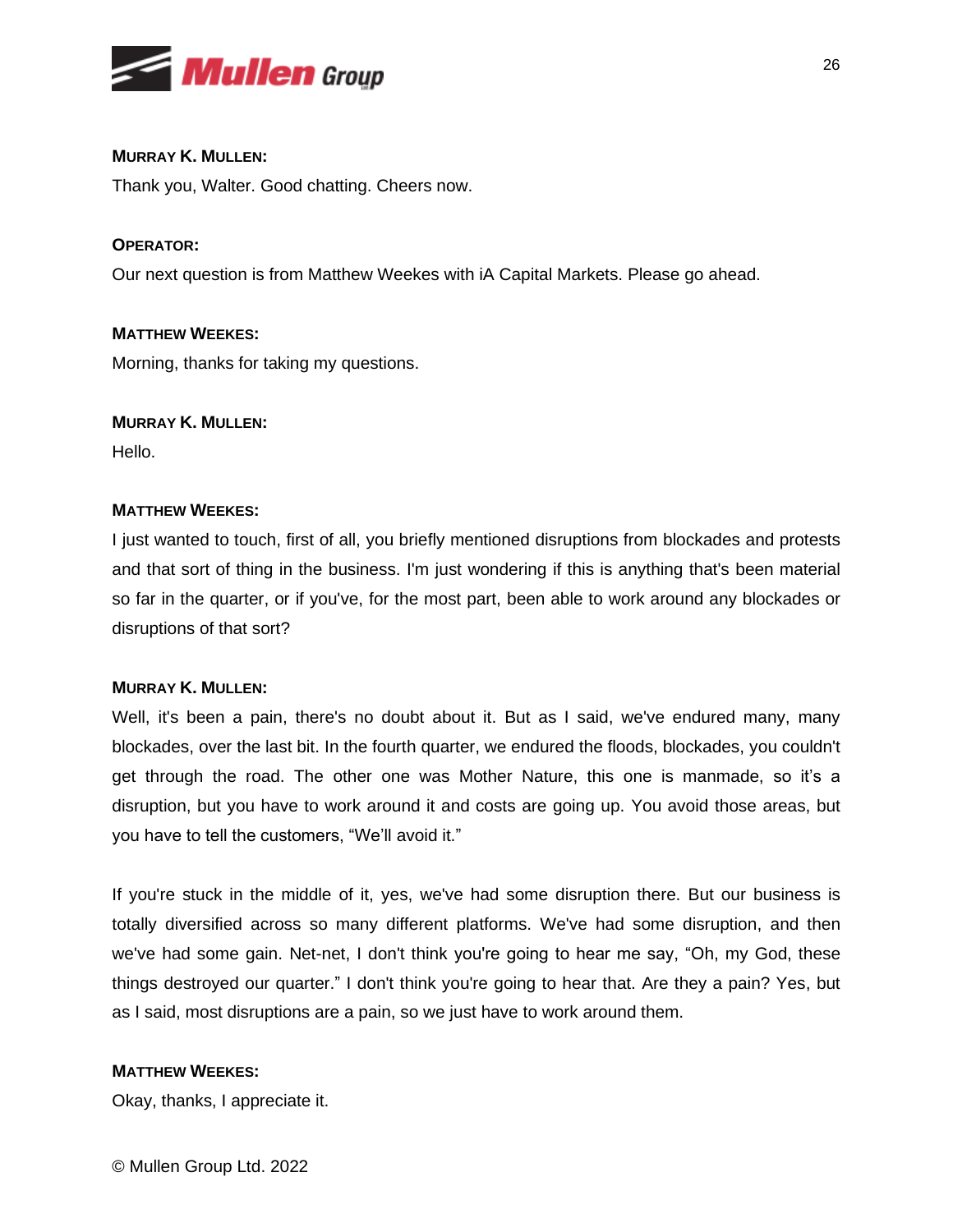

## **MURRAY K. MULLEN:**

I know one thing that happens. If we're taking that freight and you're going to and from the United States, as an example, I can tell you, the rates are up pretty significantly right now.

# **MATTHEW WEEKES:**

Okay, thanks.

Speaking of rates and pricing, there's been a lot of talk on that today. If I can just try and summarize it a little bit, would you say that, overall, demand remains strong in the business, but on the volume side, capacity is tight, so Mullen will be able to leverage pricing to meet the higher costs, and potentially even leverage pricing increases over and above to capture incremental margin, is that correct?

# **MURRAY K. MULLEN:**

Yes, you've summarized it better than maybe I did, which is, demand remains pretty strong. It's not growing; I want to make sure that I'm clear with everybody on that. I think it's not bad, but it's not growing. Capacity is the thing that has tightened, for the reasons we talked about, so that tells me that price is going to go up. Our job is to move the pricing over and above our cost push, and myself and Richard, particularly, and even Stephen and Carson, we're on top of our business units all the time. You better make dang sure that you move your pricing. Don't come in with your monthly numbers to me that says we were busy but we didn't do well. You wouldn't want to have that call with Murray and Richard these days.

## **MATTHEW WEEKES:**

Okay, thank you, I appreciate that.

My last question is more macro. I think if you look at the recent supply chain bottlenecks and inflation going on globally, it's highlighted some weakness in global supply chains and logistics networks. Would you say that this is positive for the business overall in the long-term when you consider the investment needed to bolster these networks, investments needed in technology and on the 3PL side of the business, and that opportunity as well?

## **MURRAY K. MULLEN:**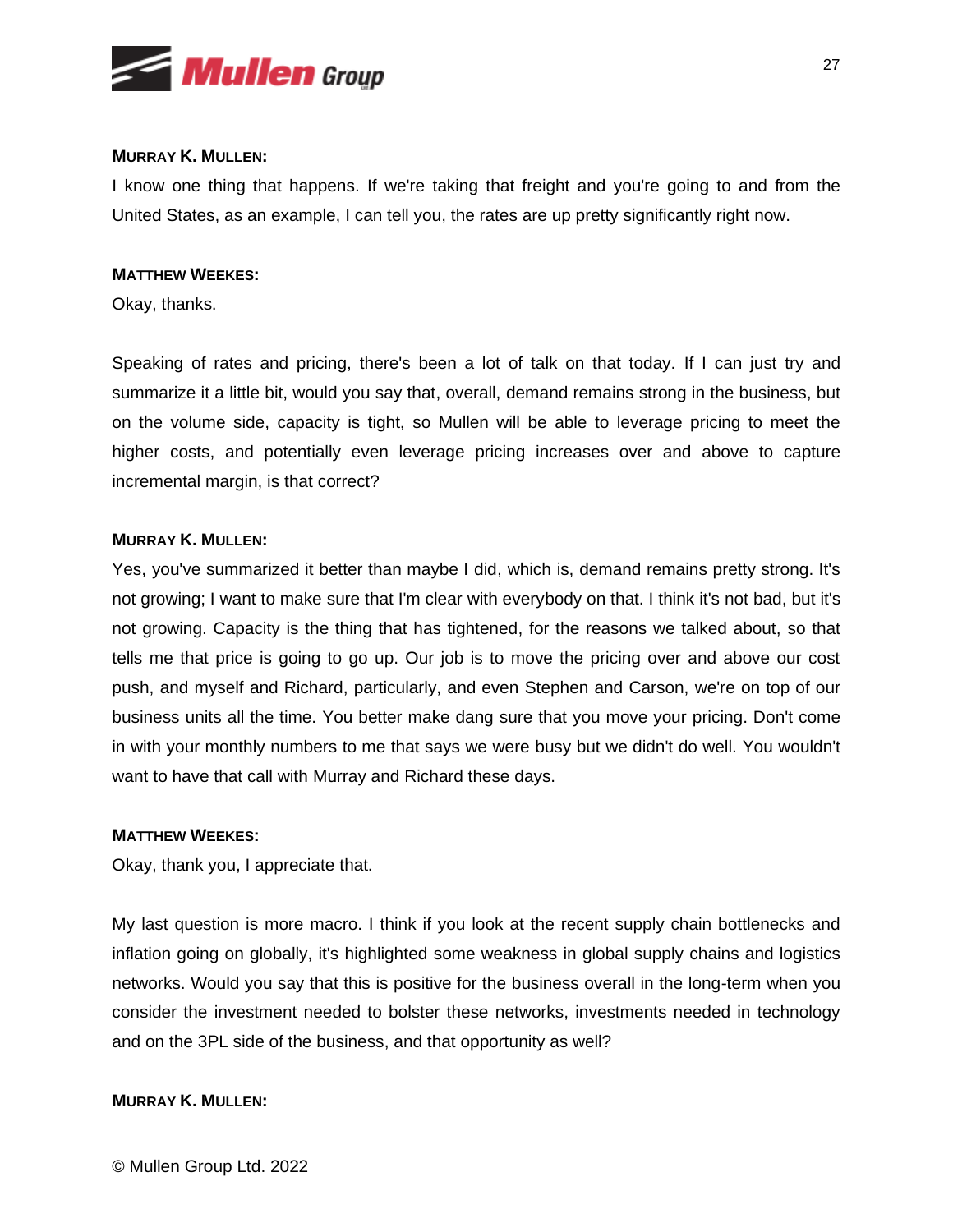

Yes, I think that's a really good point, Matt. I think where you're finding, where there's huge pricing leverage, is really not because of a lack of technology. What technology, I think, allows us to do is be more productive. Where you're having the bottleneck is, and let's look at ocean shipping: demand went up but you couldn't add any supply. You don't go build a ship in a day. You don't build a new port.

Then things got bottlenecked, so those containerships were coming from Asia over to North America, instead of being on the water and in port, a total rounder being 45 days. Well, they're sitting in port waiting to get offloaded because it's bottlenecked, because there's not enough capacity to move it out of there efficiently, so they're sitting out in open water for 15 days, on both ends. Well, that adds 30 days. That takes away how many rounders you can do.

There was actually a capacity reduction of available ships because they weren't productive. That is kind of happening in trucking now. We're not as productive as we once were because there's all these new safety protocols. There's vaccine mandates, there's this mandate. It's just another form of regulation, and you cannot add capacity today, in anything. Nobody's building a new facility in trucking. It's too expensive. I think, we can't add supply, which means that if demand stays strong, price must go up.

## **MATTHEW WEEKES:**

Okay, thank you, that's helpful.

## **MURRAY K. MULLEN:**

That's why I think it's a step change, and this could be—it could be a trend that's here for quite a while.

## **MATTHEW WEEKES:**

Okay, thanks, absolutely. That's helpful.

That's all my questions. I'll turn it back.

**MURRAY K. MULLEN:**

Thanks, Matt, good chatting. Bye.

© Mullen Group Ltd. 2022